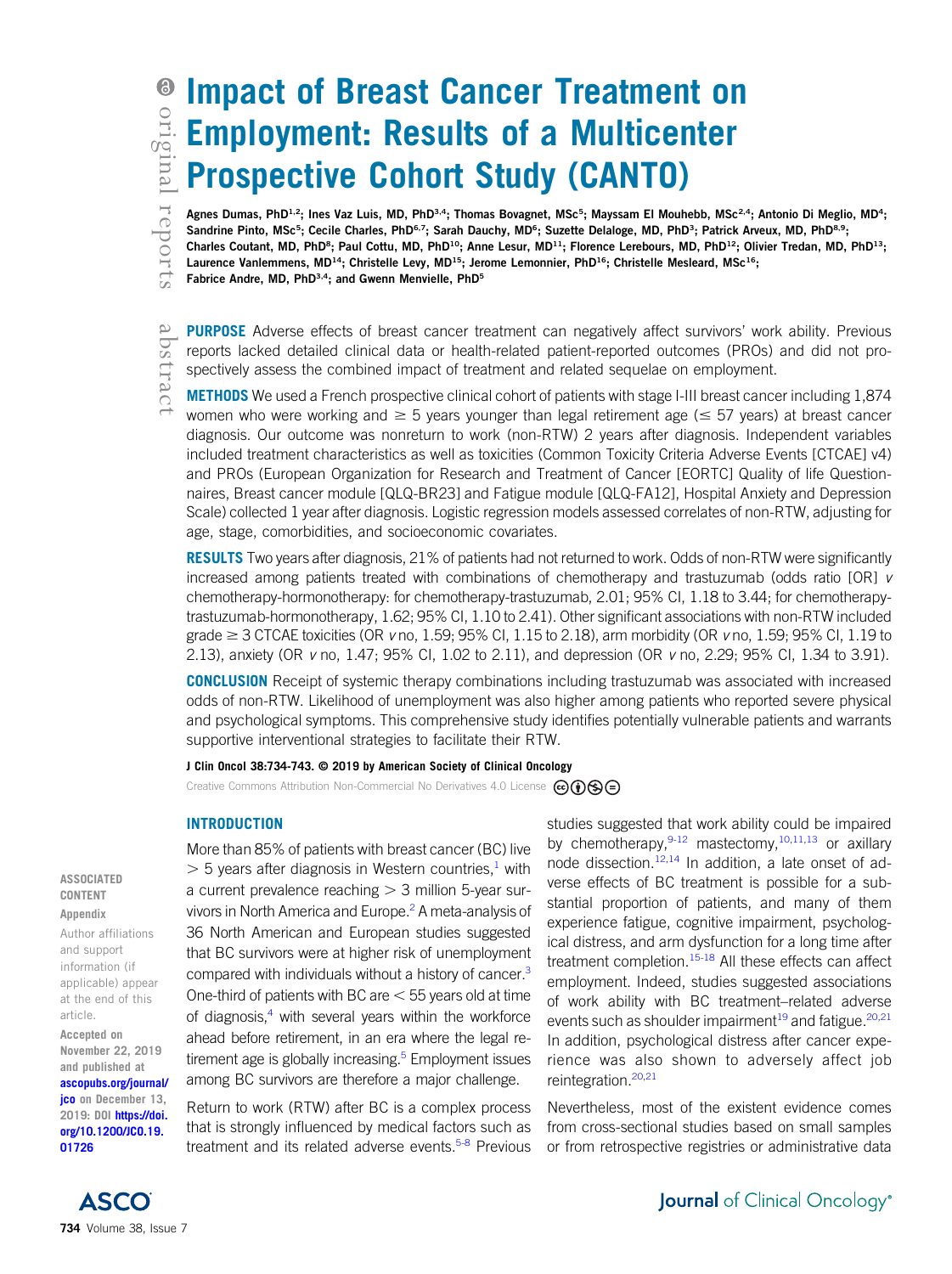with limited information on treatment.<sup>[22](#page-8-12)</sup> For instance, many studies lack detailed clinical information on prediagnosis comorbidities.<sup>[9,](#page-8-1)[12](#page-8-2)[,20,](#page-8-10)[23](#page-8-13)</sup> Furthermore, most studies do not evaluate different types of toxicities simultaneously and do not use validated patient-reported outcome (PRO) measures to assess physical and psychological domains. In addition, the therapy landscape for patients with early BC has changed over time, particularly during the last decade. The majority of patients now receive multimodality therapy, including new chemotherapy and endocrine therapy agents and targeted therapies such as trastuzumab.<sup>[24](#page-8-14)[,25](#page-8-15)</sup> Therefore, a clear and comprehensive assessment of the burden of contemporary BC treatment and its related toxicities on employment is lacking.<sup>22</sup> Understanding the independent impact of BC treatment and its adverse effects on employment is urgently needed to better inform patients, health care providers, employers, and policy makers. The aim of this study was to identify treatment-related correlates of RTW 2 years after diagnosis, using data of a large multicenter cohort of patients with BC, including detailed information on treatment and women's health status before and after treatment.

#### **METHODS**

## Data Source

We used data of a prospective clinical cohort of patients diagnosed with stage I-III primary BC and no prior history of cancer other than basal cell skin cancer or in situ cervical carcinoma within the past 5 years (CANTO [Cancer Toxicities]; [NCT01993498](https://clinicaltrials.gov/ct2/show/NCT01993498)). Inflammatory BC was excluded. The cohort aimed to assess treatment-related toxicities and their psychosocial impact. Data were collected in 26 French cancer care centers. Treatment and tumor classification were extracted from medical files. Patients' medical history, prediagnosis comorbidities, and a set of physical treatment-related toxicities were collected during face-to-face health examinations by trained clinical research nurses. PROs were collected by means of validated self-reported paper questionnaires assessing physical and psychological outcomes. Socioeconomic data were gathered through an ad hoc self-reported paper questionnaire gathering items from diverse French population-based surveys.<sup>[26](#page-8-16)[,27](#page-8-17)</sup> These data were collected prospectively at 3 time points: at diagnosis (baseline); at the first posttreatment visit (T1), 3 to 6 months after the end of primary treatment; and at the second post-treatment visit (T2), which occurred on average 2 years after diagnosis (median, 23 months, interquartile range, 21-25 months; [Fig 1\)](#page-2-0). End of primary treatment was defined as the end of primary surgery, chemotherapy, or radiotherapy, whichever came last. Anti–human epidermal growth factor receptor (HER2) therapy and hormonal therapy could be ongoing, if indicated. The study was approved by the French regulatory authorities. All patients enrolled in the study were age  $\geq 18$  years and provided written informed consent.<sup>[28](#page-8-18)</sup>

#### Study Cohort

The study included the data of 5,801 patients enrolled in the CANTO cohort between March 21, 2012 and January 7, 2015 (first data lock). We restricted our analysis to women age  $<$  57 years old at time of diagnosis (N = 2,883) for women to be at least 5 years away from the French legal retirement age (62 years old) at baseline. Women with no information on work situation at baseline ( $n = 124$ ), not employed at baseline ( $n = 401$ ), and not treated with curative intent (patients with no surgery,  $n = 2$ ) were excluded, as well as patients with evidence of local or distant recurrence or patients who died before the end of the study  $(n = 72)$ . Of the 2,284 eligible patients, 124 were lost to clinical follow-up, and 286 did not report information on RTW at T2 ( $n = 410$ , 18% of eligible patients). Response rate to RTW assessment questions was associated with age, receipt of hormone therapy, and occupational class but did not differ in terms of stage, number of prediagnosis comorbidities, type of surgery or axillary dissection, or re-ceipt of radiotherapy or chemotherapy (Appendix [Table A1](#page-11-0), online only). The final study sample included 1,874 respondents [\(Fig 2\)](#page-2-1).

## Variables

Our outcome of interest was non-RTW (binary variable grouping part-time and full-time workers). Information on RTW was collected at T2.

Socioeconomic covariates measured at diagnosis included age ( $<$  40, 40-49,  $\geq$  50 years), having a partner (yes/no), and number of economically dependent children living in the household  $(0, 1, > 1)$ . As a proxy of socioeconomic status, we used income of the household ( $<$  2,000€, 2,000-4,000 $\epsilon$ ,  $>$  4,000 $\epsilon$ ) and women's occupational class according to the 6-category version of the French classification, $29$  which is roughly equivalent to the US classification: professionals and managers, technicians and associate professionals, clerks, manual workers, farmers, and self-employed. Because of small numbers, farmers were grouped with self-employed. Part-time and full-time employment before diagnosis were distinguished. Work-life imbalance (whether the woman gave priority to professional or personal life) at diagnosis was also assessed.

Clinical variables included stage (based on American Joint Committee on Cancer 7th edition) $30$  and prediagnosis comorbid medical conditions. The latter were evaluated using the Charlson comorbidity index<sup>[31](#page-8-21)</sup> ( $0/\geq 1$ ) and a binary variable assessing the presence of  $\geq 3$  additional comorbid medical conditions not captured by the Charlson index but that can have a substantial burden on a woman's life and affect RTW (among the following medical areas: neurologic, cardiovascular, respiratory, GI, renal, hepatobiliary, endocrine, musculoskeletal, urogenital, hematologic, dermatological, psychiatric).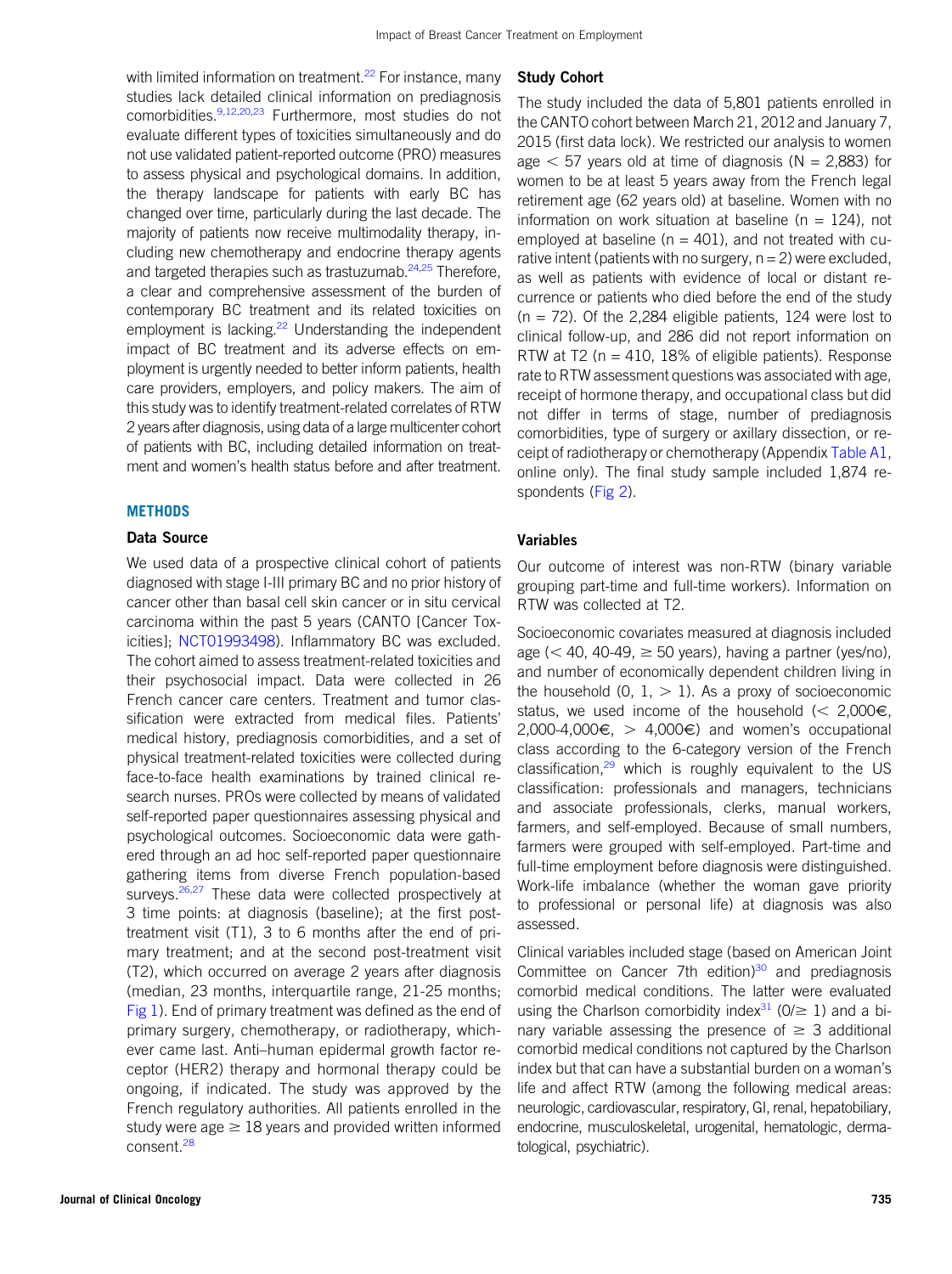

<span id="page-2-0"></span>FIG 1. Design of the data collected and used in the analysis. (\*) Data collected during a face-to-face health examination by a trained clinical research nurse. (†) Data collected by means of self-reported paper questionnaires. (‡) Data extracted from medical files. CTCAE, Common Toxicity Criteria Adverse Events; PRO, patient-reported outcome; RTW, return to work.

Treatment variables included receipt of radiotherapy (yes/ no), surgery, and systemic treatments. Types of surgery (conservative, mastectomy, axillary node dissection, sentinel node dissection) and types of systemic treatment (chemotherapy, hormone therapy [HT], trastuzumab) were



<span id="page-2-1"></span>FIG 2. Flowchart of patient population.

combined as described in [Table 1,](#page-3-0) to account for different therapeutic strategies.

Toxicities and PROs were collected at baseline and at T1. A set of physical toxicities was collected by a clinical research nurse during a face-to-face examination using the Common Toxicity Criteria Adverse Events Scale (CTCAE), version 4,<sup>32</sup> and coded as severe when any grade  $\geq$  3 toxicity was reported. The number of severe CTCAE toxicities (reported in the following areas: cardiovascular, gynecologic, rheumatological, GI, dermatological, pulmonary, neurologic) was computed and then dichotomized ( $0, \ge 1$ ). Additional physical toxicities were assessed using 3 clinically relevant symptom subscales of the European Organization for Research and Treatment of Cancer (EORTC) quality of life questionnaire, breast cancer module (QLQ-BR23)<sup>[33](#page-8-23)[,34](#page-8-24)</sup> (namely: systemic therapy side effects, arm and breast morbidity). These 3 subscales were categorized as severe (yes/no) when a patient scored  $\geq$  40 on the respective scale.<sup>[35](#page-8-25)[,36](#page-8-26)</sup> Severe physical, emotional, and cognitive fatigue were defined using the EORTC quality of life questionnaire, fatigue module (QLQ-FA12) (score  $\geq$  50 on the respective scale).<sup>[37](#page-8-27)</sup> Anxiety and depression were assessed using the Hospital Anxiety and Depression Scale (HADS).<sup>[38](#page-8-28)</sup> Both subscales were categorized into 3 categories (noncase [0-7], doubtful [8-10], case [11-21]). All these variables had  $\leq$  5% missing values except the Charlson comorbidity index, which had 7% missing values (Appendix [Table A2,](#page-13-0) online only).

### Statistical Analyses

Binary logistic regression analyses were performed to identify correlates of non-RTW. We first adjusted for treatment variables as well as clinical and socioeconomic covariates collected at diagnosis (model 1) and then additionally adjusted for CTCAE toxicities and PROs collected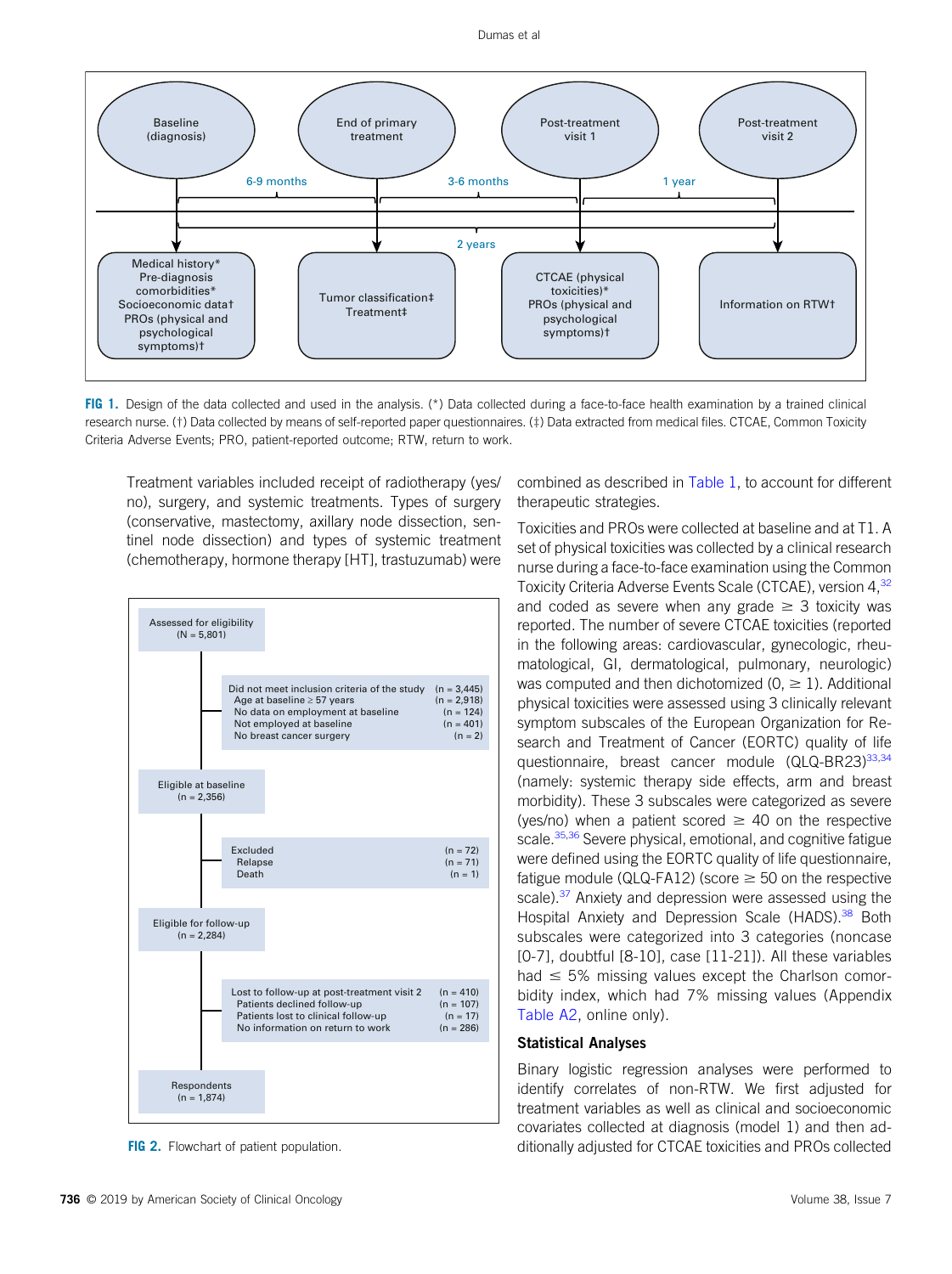<span id="page-3-0"></span>

| TABLE 1. Factors Associated With Non-RTW at the Second Post-Treatment Visit 2 Years After Diagnosis: Multivariable Logistic Regressions |         |         |
|-----------------------------------------------------------------------------------------------------------------------------------------|---------|---------|
|                                                                                                                                         | Model 1 | Model 2 |

| <b>Factor</b>                                       | %        | 0R   | 95% CI       | 0R           | 95% CI       |  |
|-----------------------------------------------------|----------|------|--------------|--------------|--------------|--|
| Socioeconomic covariates at diagnosis <sup>a</sup>  |          |      |              |              |              |  |
| Age, years                                          |          |      |              |              |              |  |
| 18-39                                               | 13.2     | 1.00 |              | $\mathbf{1}$ |              |  |
| 40-49                                               | 46.2     | 1.03 | 0.71 to 1.51 | 1.01         | 0.68 to 1.50 |  |
| 50-56                                               | 40.6     | 1.60 | 1.08 to 2.39 | 1.61         | 1.06 to 2.45 |  |
| Having a partner                                    |          |      |              |              |              |  |
| No                                                  | 15.9     | 1.00 |              | $\mathbf{1}$ |              |  |
| Yes                                                 | 84.1     | 1.15 | 0.80 to 1.67 | 1.17         | 0.79 to 1.74 |  |
| No. of children                                     |          |      |              |              |              |  |
| $\overline{0}$                                      | 28.9     | 1.00 |              | $\mathbf{1}$ |              |  |
| $\mathbf{1}$                                        | 26.6     | 0.94 | 0.68 to 1.31 | 0.88         | 0.63 to 1.24 |  |
| >1                                                  | 44.5     | 0.91 | 0.66 to 1.24 | 0.88         | 0.63 to 1.22 |  |
| Occupational class                                  |          |      |              |              |              |  |
| Professionals and managers                          | 24.6     | 1.00 |              | 1.00         |              |  |
| Technicians and associate professionals             | 24.0     | 1.00 | 0.68 to 1.47 | 0.95         | 0.64 to 1.42 |  |
| <b>Clerks</b>                                       | 39.4     | 1.49 | 1.04 to 2.13 | 1.42         | 0.97 to 2.07 |  |
| Self-employed (farmers, craftsmen, and shopkeepers) | 5.3      | 1.14 | 0.63 to 2.08 | 1.09         | 0.58 to 2.05 |  |
| Manual workers                                      | 6.7      | 2.34 | 1.42 to 3.87 | 2.17         | 1.28 to 3.69 |  |
| Income of the household                             |          |      |              |              |              |  |
| > 4,000€ per month                                  | 32.9     | 1.00 |              | 1.00         |              |  |
| 2,000-4,000€ per month                              | 48.7     | 1.35 | 0.99 to 1.85 | 1.26         | 0.90 to 1.75 |  |
| < 2,000€ per month                                  | 18.4     | 1.94 | 1.27 to 2.96 | 1.65         | 1.06 to 2.59 |  |
| Working hours                                       |          |      |              |              |              |  |
| Full-time employment                                | 75.3     | 1.00 |              | 1.00         |              |  |
| Part-time employment                                | 24.7     | 1.50 | 1.12 to 2.00 | 1.51         | 1.12 to 2.04 |  |
| Work-life imbalance                                 |          |      |              |              |              |  |
| Equal importance to personal and professional life  | 47.4     | 1.00 |              | 1.00         |              |  |
| Personal life is more important                     | 39.8     | 1.28 | 0.99 to 1.65 | 1.29         | 0.98 to 1.68 |  |
| Professional life is more important                 | 9.9      | 1.14 | 0.75 to 1.73 | 1.06         | 0.68 to 1.65 |  |
| Clinical covariates                                 |          |      |              |              |              |  |
| Stage                                               |          |      |              |              |              |  |
| Stage I                                             | 44.8     | 1.00 |              | 1.00         |              |  |
| Stage II                                            | 44.0     | 1.28 | 0.94 to 1.76 | 1.41         | 1.01 to 1.97 |  |
| Stage III                                           | $11.3\,$ | 1.86 | 1.17 to 2.94 | 1.99         | 1.22 to 3.23 |  |
| Charlson comorbidity index <sup>a</sup>             |          |      |              |              |              |  |
| $\circ$                                             | 85.9     | 1.00 |              | 1.00         |              |  |
| $\geq 1$                                            | 14.1     | 1.54 | 1.12 to 2.13 | 1.52         | 1.08 to 2.14 |  |
| Additional comorbid conditions <sup>a</sup>         |          |      |              |              |              |  |
| $<$ 3                                               | 79.4     | 1.00 |              | 1.00         |              |  |
|                                                     |          |      |              |              |              |  |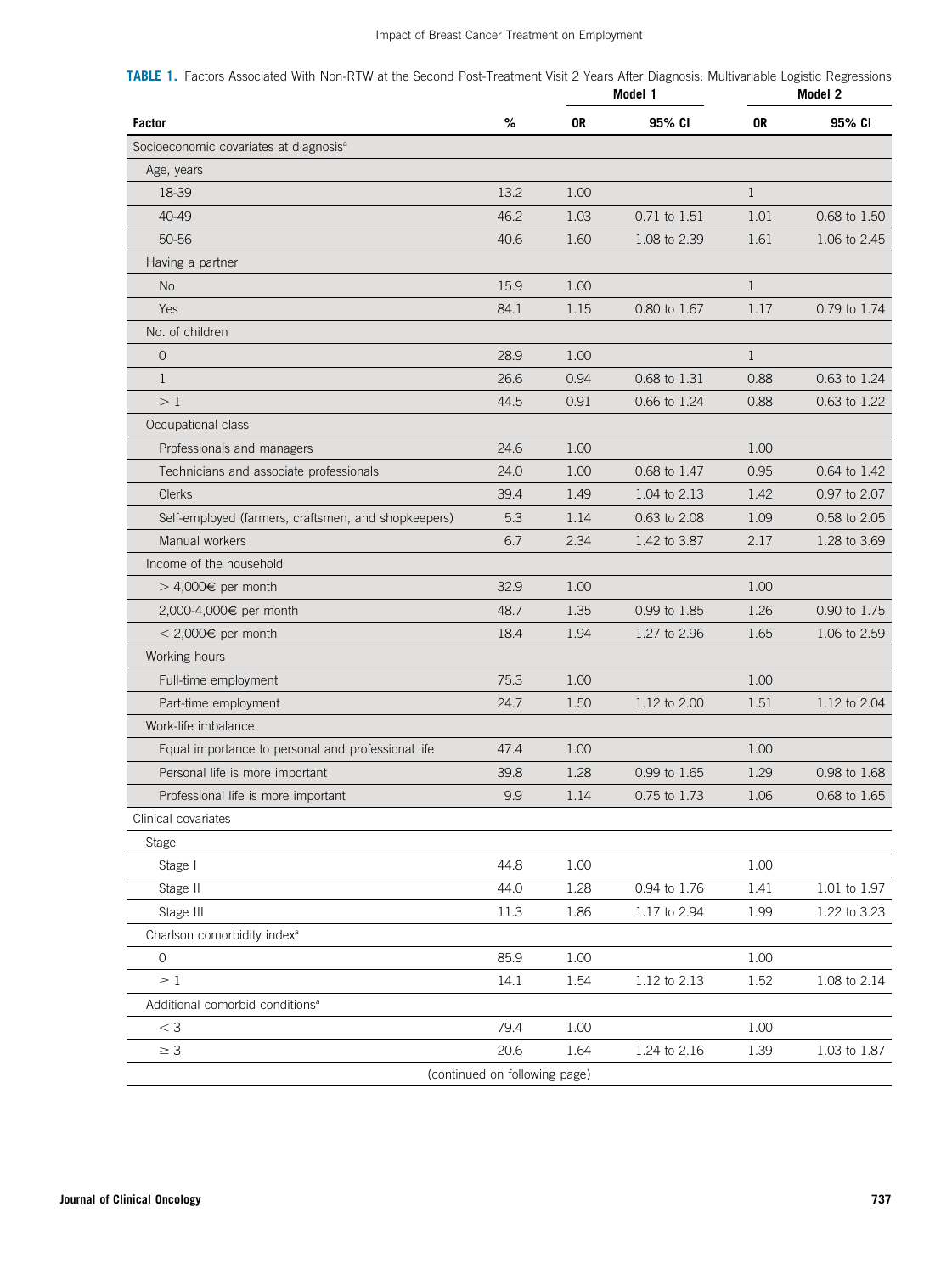TABLE 1. Factors Associated With Non-RTW at the Second Post-Treatment Visit 2 Years After Diagnosis: Multivariable Logistic Regressions (continued)

|                                                      |                               |                          | Model 1      | Model 2 |              |  |
|------------------------------------------------------|-------------------------------|--------------------------|--------------|---------|--------------|--|
| <b>Factor</b>                                        | %                             | 0R                       | 95% CI       | 0R      | 95% CI       |  |
| Treatment                                            |                               |                          |              |         |              |  |
| Radiotherapy                                         |                               |                          |              |         |              |  |
| <b>No</b>                                            | 8.4                           | 1.00                     |              | 1.00    |              |  |
| Yes                                                  | 91.6                          | 0.79                     | 0.49 to 1.26 | 0.77    | 0.47 to 1.26 |  |
| Combinations of local treatments                     |                               |                          |              |         |              |  |
| Conservative surgery + sentinel node dissection      | 47.7                          | 1.00                     |              | 1.00    |              |  |
| Conservative surgery + axillary dissection           | 22.2                          | 1.13                     | 0.78 to 1.63 | 1.06    | 0.72 to 1.56 |  |
| Mastectomy + sentinel node dissection                | 6.3                           | 1.15                     | 0.65 to 2.05 | 1.16    | 0.64 to 2.13 |  |
| Mastectomy + axillary dissection                     | 23.8                          | 1.72                     | 1.19 to 2.48 | 1.65    | 1.12 to 2.44 |  |
| Combinations of systemic treatments                  |                               |                          |              |         |              |  |
| Chemotherapy + hormone therapy                       | 41.2                          | 1.00                     |              | 1.00    |              |  |
| Hormone therapy alone                                | 30.9                          | 0.96                     | 0.68 to 1.36 | 1.03    | 0.71 to 1.49 |  |
| Chemotherapy alone                                   | 9.3                           | 1.58                     | 1.05 to 2.37 | 1.49    | 0.96 to 2.29 |  |
| Chemotherapy + trastuzumab                           | 4.7                           | 2.15                     | 1.29 to 3.57 | 2.01    | 1.18 to 3.44 |  |
| Chemotherapy + trastuzumab + hormone therapy         | 10.4                          | 1.66                     | 1.14 to 2.42 | 1.62    | 1.10 to 2.41 |  |
| None                                                 | 3.5                           | 1.32                     | 0.66 to 2.65 | 1.42    | 0.67 to 2.97 |  |
| Toxicities and PROs <sup>b</sup>                     |                               |                          |              |         |              |  |
| $\geq$ 1 CTCAE severe physical toxicity <sup>c</sup> |                               |                          |              |         |              |  |
| <b>No</b>                                            | 84.5                          |                          |              | 1.00    |              |  |
| At least one                                         | 15.5                          |                          |              | 1.59    | 1.15 to 2.18 |  |
| Severe breast morbidity                              |                               |                          |              |         |              |  |
| No                                                   | 75.3                          |                          |              | 1.00    |              |  |
| Yes                                                  | 24.7                          |                          |              | 0.97    | 0.70 to 1.33 |  |
| Severe arm morbidity                                 |                               |                          |              |         |              |  |
| No                                                   | 73.0                          |                          |              | 1.00    |              |  |
| Yes                                                  | 27.0                          |                          |              | 1.59    | 1.19 to 2.13 |  |
| Severe systemic therapy adverse effects              |                               |                          |              |         |              |  |
| No                                                   | 90.9                          |                          |              | 1.00    |              |  |
| Yes                                                  | 9.1                           |                          |              | 1.43    | 0.95 to 2.14 |  |
| Severe physical fatigue                              |                               |                          |              |         |              |  |
| No                                                   | 77.2                          | —<br>—                   |              | 1.00    |              |  |
| Yes                                                  | 22.8                          |                          |              | 1.31    | 0.94 to 1.83 |  |
| Severe cognitive fatigue                             |                               |                          |              |         |              |  |
| No                                                   | 84.3                          |                          |              | 1.00    |              |  |
| Yes                                                  | 15.7                          | $\overline{\phantom{0}}$ |              | 1.02    | 0.70 to 1.49 |  |
| Severe emotional fatigue                             |                               |                          |              |         |              |  |
| No                                                   | 82.2                          | $\overline{\phantom{m}}$ |              | 1.00    |              |  |
| Yes                                                  | 17.8                          |                          |              | 1.46    | 1.00 to 2.13 |  |
| Anxiety                                              |                               |                          |              |         |              |  |
| Noncase                                              | 53.3                          |                          |              | 1.00    |              |  |
| Doubtful case                                        | 26.3                          |                          |              | 1.71    | 1.26 to 2.32 |  |
| Case                                                 | 20.4                          |                          |              | 1.47    | 1.02 to 2.11 |  |
|                                                      | (continued on following page) |                          |              |         |              |  |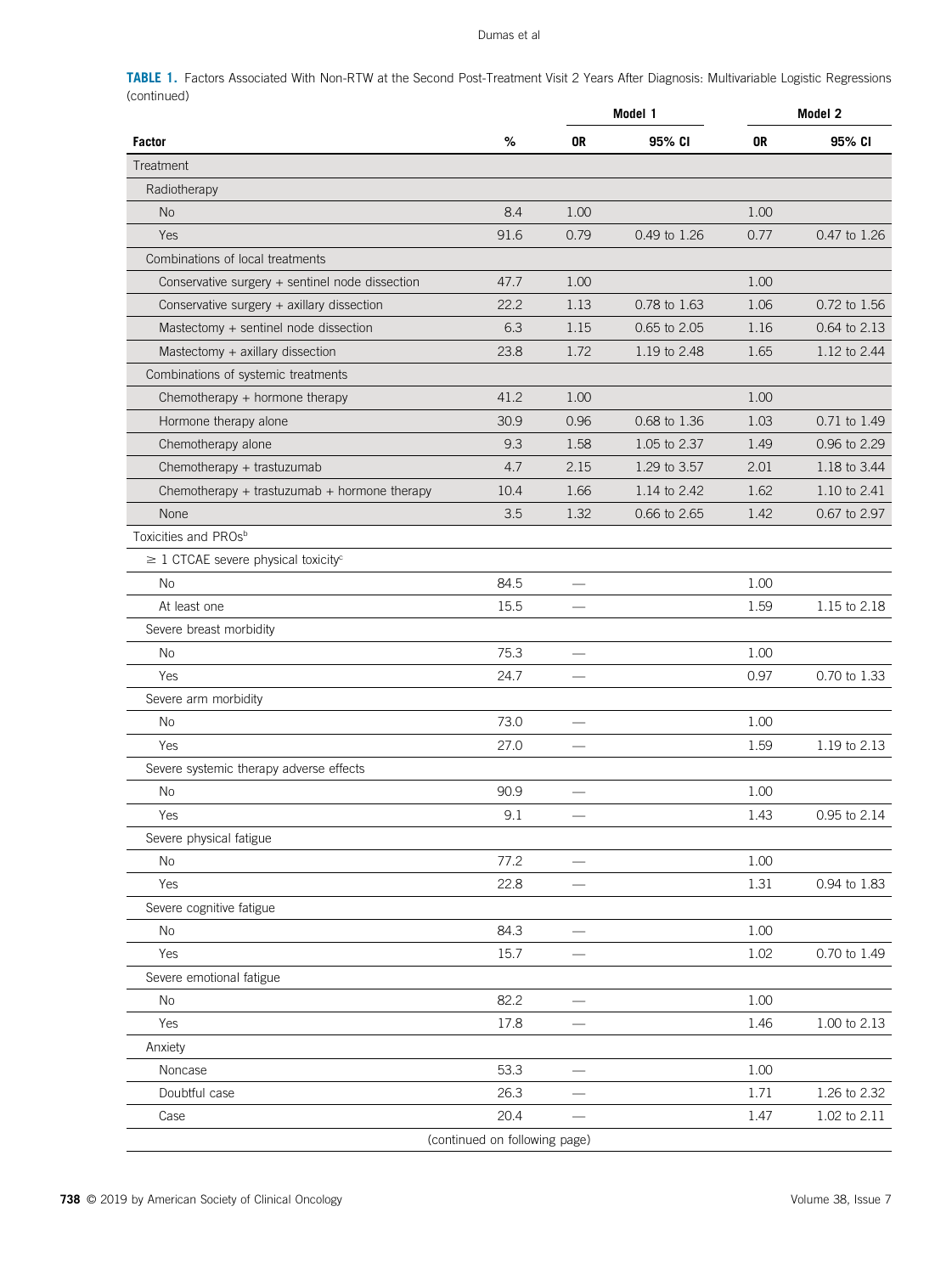TABLE 1. Factors Associated With Non-RTW at the Second Post-Treatment Visit 2 Years After Diagnosis: Multivariable Logistic Regressions (continued)

|               |      |                          | Model 1 |      | Model 2      |
|---------------|------|--------------------------|---------|------|--------------|
| <b>Factor</b> | %    | 0R                       | 95% CI  | 0R   | 95% CI       |
| Depression    |      |                          |         |      |              |
| Noncase       | 83.4 | $\hspace{0.05cm}$        |         | 1.00 |              |
| Doubtful case | 11.1 | $\overline{\phantom{0}}$ |         | 1.05 | 0.70 to 1.59 |
| Case          | 5.5  |                          |         | 2.29 | 1.34 to 3.91 |

NOTE. France, CANTO cohort, 2018; imputed data set. Model 1: ORs are adjusted for socioeconomic covariates, clinical covariates, and treatment. Model 2: ORs are adjusted for all the variables listed in the table.

Abbreviations: CTCAE, Common Toxicity Criteria Adverse Events; €, Euros; RTW, return to work; PROs, patient-reported outcomes; OR, odds ratio.

<sup>a</sup>Variables collected at diagnosis.

bVariables collected at the first post-treatment visit (3-6 months after end of primary treatment).

<sup>e</sup>CTCAE grade ≥ 3 cardiovascular, gynecologic, rheumatological, GI, dermatological, pulmonary, or neurologic toxicity.

at T1 (model 2). We assessed pairwise correlation between the symptom-related covariates using  $x^2$  test and Cramer's V and tested interactions between correlated variables. Multiple imputations were performed with the fully conditional specification method. We ran sensitivity analyses using QLQ-FA12 subscale scores as continuous variables in the absence of a validated threshold to dichotomize the continuum of scores. We also analyzed the impact of change in severe toxicities between baseline (diagnosis) and T1 for EORTC and HADS subscales.

Odds ratio (ORs) and 95% CIs were estimated. All tests were 2-sided at the 0.05 significance level. The R statistical package (version 3.2.3; R foundation, Vienna Austria) was used.

#### RESULTS

#### Cohort Characteristics

The mean age at diagnosis was 47 years. At diagnosis, 24.6% were professionals or managers and 39.4% were clerks [\(Table 1\)](#page-3-0). A total of 30.0% of women reported comorbidities, measured by the Charlson or the additional comorbidity index. Overall, 30.1% of patients underwent mastectomy; 65.6%, 82.5%, and 15.1% of patients received chemotherapy, HT, and trastuzumab, respectively. The most prevalent combinations of local and systemic treatments were conservative surgery and sentinel node dissection (47.7%) and chemotherapy combined with HT (41.2%).

At the first post-treatment visit (T1), 15.5% of patients reported at least one severe physical CTCAE toxicity. Severe physical, cognitive, and emotional fatigue were reported by 22.8% 15.7%, and 17.8% of patients, respectively. In addition, 20.4% were anxious and 5.5% were depressed.

Two years after diagnosis (T2), 399 (21.3%) patients had not returned to work. Among them, 73.9% were on sick leave, 8.5% were unemployed and seeking work, 5.5%

received disability benefit, 6.5% were retired, and 5.6% were in another situation. Among women who worked full time at diagnosis, 23.6% had become part-time employees.

## Correlates of Non-RTW

In univariate analyses (Appendix [Table A2](#page-13-0)), patients who had received combinations of treatment with trastuzumab, those who had undergone mastectomy and axillary node dissection, and those who reported severe physical or psychological symptoms were less likely to be working  $(P < .001)$ . In the first regression model focused on treatment characteristics (model 1, [Table 1](#page-3-0)), odds of non-RTW were significantly increased for patients who were  $\geq$  50 years, those who had undergone mastectomy and axillary node dissection, and those who had received combinations of chemotherapy and trastuzumab. Odds of non-RTW were also significantly elevated among women with stage III BC, who reported prediagnosis comorbidities, worked part time at diagnosis, and had lower occupational classes or income [\(Table 1\)](#page-3-0).

In a separate model that included CTCAE toxicities and PROs collected at T1 (model 2, [Table 1](#page-3-0)), the same associations emerged as compared with model 1, although ORs were reduced among patients with  $\geq 3$  additional comorbid conditions and a low occupational class or income. By contrast, the ORs remained stable among patients who had undergone mastectomy and axillary dissection or patients who were treated with combinations of chemotherapy and trastuzumab (with or without HT). Physical and psychological symptoms associated with non-RTW were severe physical toxicity as per CTCAE, severe arm morbidity, anxiety, and depression. A trend toward higher odds of non-RTW was observed among patients with severe physical or emotional fatigue and severe systemic therapy adverse effects. Sensitivity analyses using different ways of coding PROs, as described in the methods, gave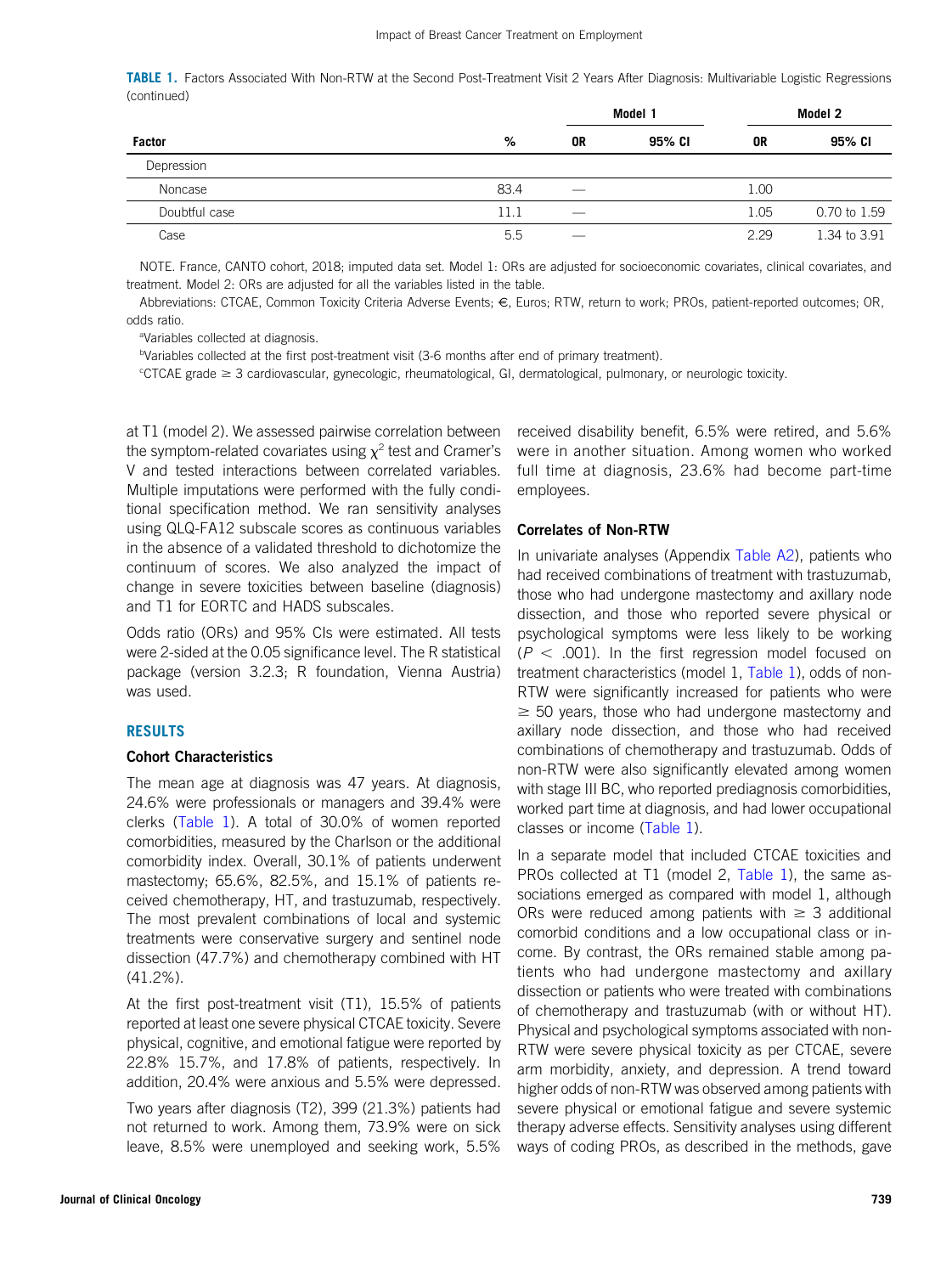consistent results (data not shown). Models including the type of chemotherapy regimen (anthracycline-taxane based v other) yielded identical results, and no effect of the chemotherapy regimen on RTW was observed (Appendix [Table A3,](#page-16-0) online only).

# **DISCUSSION**

More than 70% of working-age women are in the labor force in Western countries. $39$  Employment after diagnosis and treatment of BC is therefore a major public health challenge.

Our study clarified the independent effect of BC treatment and its impact on employment. BC treatment is now standardized by national and international guidelines. We studied the effect of standard combinations of treatments that reflect the current different therapeutic strategies used in the treatment of nonmetastatic BC. Among local treatments, we found that only the most aggressive strategies (combination of mastectomy and node dissection) had a negative long-term impact on employment. The fact that we looked at these strategies together may explain the inconsistency of the effects previously found in the literature for mastectomy alone or axillary dissection alone.<sup>8</sup> Regarding systemic treatments, chemotherapy alone was associated with non-RTW in model 1, but not in model 2, when accounting for treatment toxicities. Previous studies on RTW after BC usually included treatment or toxicities, but a few included both (notably fatigue). Over the 4 studies including both fatigue and treatment in multivariable models, <sup>[21,](#page-8-11)[40](#page-8-30)[-42](#page-8-31)</sup> most of them did not find that chemotherapy was significantly associated with RTW in patients with BC.<sup>[21](#page-8-11),[41](#page-8-32)[,42](#page-8-31)</sup> Our results suggest an independent effect of trastuzumab on RTW, with significantly increased odds of non-RTW for all combinations that include trastuzumab and chemotherapy (with or without HT), although, on average, patients had stopped trastuzumab 10 months before RTW was assessed (only 1 woman was still treated at T2). Combination of trastuzumab and chemotherapy is the standard of care for patients with biologically aggressive HER2-positive early BC. To our knowledge, only 2 studies on RTW after BC included trastuzumab, with no suggestion of impact of this treatment on employment, but they were based on limited samples.<sup>[9](#page-8-1)[,43](#page-9-0)</sup> Clinical studies report that trastuzumab is well tolerated by patients, with very few grade  $\geq 3$  toxicities, but potential persistent fatigue.<sup>[44](#page-9-1)</sup> It is possible that patients who receive trastuzumab for HER2 positive BC have subtle clinical late effects, but they may also be more likely to perceive themselves as sick for a longer time, being overwhelmed with fear of relapse and accumulation of treatments.

Part of the influence of treatment on RTW is due to treatment adverse effects. Although health status at diagnosis is a confounding factor in this association, many studies fail to account for prediagnosis comorbidities.<sup>[20](#page-8-10)[,43](#page-9-0),[45-](#page-9-2)[47](#page-9-3)</sup> Our results underline the importance of these comorbidities, which were strongly associated with RTW and were reported by 30% of the patients, even in our cohort of relatively young patients. Therefore, our results have the ability to suggest the importance of both physical and psychological symptoms at first post-treatment visit on RTW after careful control for prediagnosis comorbidities.

We investigated multiple physical and psychological symptoms. Our study, consistent with prior research, suggested that physical treatment adverse effects such as arm morbidity impact RTW through reduced work ca-pacity.<sup>[19](#page-8-9)</sup> We also investigated the role of fatigue, which has been shown to have an effect on RTW of BC survivors.  $20,21$  $20,21$ In previous studies, fatigue was measured through questionnaires assessing global fatigue, combining the different aspects of fatigue (eg, physical, emotional).<sup>[11,](#page-8-4)[20](#page-8-10)[,21,](#page-8-11)[42](#page-8-31)[,43](#page-9-0)</sup> This is the first report, to our knowledge, separately assessing the impact of different domains of fatigue on RTW with a validated questionnaire (EORTC QLQ-FA12). Using a more granular indicator, we showed that, when taking into account multiple physical and psychological symptoms, none of the subdomains of fatigue was correlated with RTW. Still, our results show a trend for a negative impact of emotional and physical fatigue on employment after BC.

Psychological factors were also associated with RTW. These factors may be induced by cancer diagnosis, cancer symptoms, or cancer treatments; they also may preexist or be increased by cancer. Consistent with the literature, we found that anxiety and/or depression were associated with RTW.<sup>[19-](#page-8-9)[21](#page-8-11)</sup> The literature is fragmented and rarely includes physical and psychological symptoms simultaneously, whereas our analysis included multiple symptoms showing that several physical toxicities as well as several psychological symptoms were strongly and negatively correlated with RTW. Thus, our results suggest the multidimensional aspect of RTW and the importance of accounting for various health domains.

Our results are based on a large prospective study of patients recruited in 26 different centers across France. Our study presents several strengths, namely its large sample size, its longitudinal design, and the quality of the data collected. The data included detailed information on treatment and health status before diagnosis and at first post-treatment visit. The study included physical treatmentrelated toxicities, collected during a face-to-face examination and through validated quality-of-life questionnaires specific to BC, and also psychological symptoms, which often were not included in previous studies.<sup>9[-14](#page-8-6)[,46,](#page-9-4)[48](#page-9-5)[,49](#page-9-6)</sup> The longitudinal design allowed us to collect those symptoms 1 year before our measure of RTW and thus to minimize bias occurring in cross-sectional design when simultaneously assessing the variable of interest and the outcome. Working conditions shown to be related to RTW, such as employer accommodation and support<sup>[48,](#page-9-5)[50](#page-9-7)</sup> or attitudes about work since diagnosis, $51$  were not assessed. Yet, occupational category or part-time employment were taken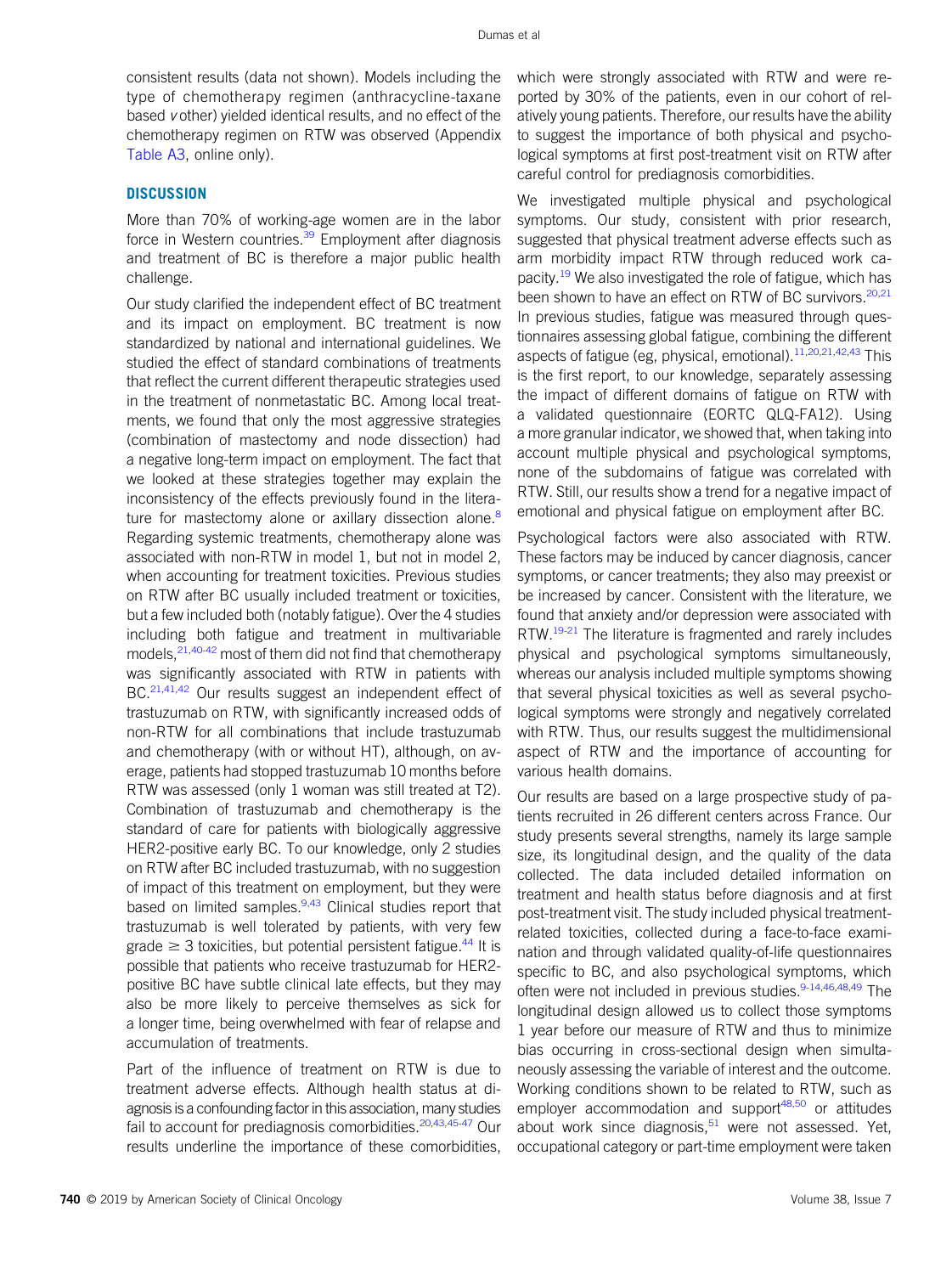into consideration. As in any longitudinal study, our data suffer from attrition, with approximately 18% of patients lost to follow-up. This could have affected the rate of non-RTW (21%), yet it was close to the rate found in a French national population-based survey (25%).<sup>[26](#page-8-16)</sup> As usually observed in the literature, patients with a higher socioeconomic position were more likely to respond. The final sample was still large and allowed us to model the influence of different therapeutic strategies and of multiple physical and psychological symptoms on RTW. To our knowledge, this report is the first to include both physical and psychological symptoms and to control for prediagnosis comorbidities and socioeco-nomic status on such an important sample.<sup>[42](#page-8-31)</sup>

Given the importance of employment for rehabilitation, it is essential to provide patients with BC with programs to

#### AFFILIATIONS

<sup>1</sup>Université de Paris, ECEVE UMR 1123, INSERM (National Institute for Health and Medical Research), Paris, France

2 Clinical Research Department, Gustave Roussy, Villejuif, France

<sup>3</sup> Breast Cancer Unit, Department of Medical Oncology, Gustave Roussy, Villeiuif, France

4 INSERM Unit U 981, Villejuif, France

<sup>5</sup>Sorbonne Université, INSERM, Institut Pierre Louis d'Epidémiologie et de Santé Publique, Paris, France

<sup>6</sup>Department of Supportive Care, Gustave Roussy, Université Paris-Saclay, Villejuif, France

<sup>7</sup> Laboratoire de Psychopathologie et Processus de Santé (EA 4057), Université de Paris, Paris, France

<sup>8</sup>Clinical Research Department, Centre Georges-François Leclerc, Dijon, France

9 INSERM U1018, Center for Research in Epidemiology and Population Health, Villejuif, France

<sup>10</sup>Department of Medical Oncology, Institut Curie, Paris, France

 $11$ Institut de Cancérologie de Lorraine Alexis Vautrin, Vandoeuvre les Nancy, France

<sup>12</sup>Department of Medical Oncology, Institut Curie, Saint-Cloud, France <sup>13</sup>Centre Léon Berard, Lyon, France

<sup>14</sup>Centre Oscar Lambret, Lille, France

<sup>15</sup>Centre François Baclesse, Caen, France

16UNICANCER, Paris, France

#### CORRESPONDING AUTHOR

Agnes Dumas, PhD, Gustave Roussy Institute, B2M, U1018, 114 rue Edouard-Vaillant, Villejuif, 94805, France; e-mail: agnes.dumas@ gustaveroussy.fr.

#### PRIOR PRESENTATION

Presented at the ASCO Annual Meeting, Chicago, Illinois, May 31-June 4, 2019.

support them in job reintegration. However, even though returning to the workplace allows many patients to maintain a sense of normalcy or control, $52$  a substantial proportion of them need to take time to recover, especially if they experience long-lasting psychological symptoms. Consistent with 2 systematic reviews investigating the effect of interventions on RTW among cancer survivors, our results highlight the need to propose multidisciplinary interventions that not only focus on vocational issues but also involve physical and psychosocial components, for helping patients with BC to reintegrate the workforce.<sup>[53,](#page-9-10)[54](#page-9-11)</sup> In particular, this comprehensive study identified potentially vulnerable patients and thus warrants additional research focusing on these patients who lag behind and on supportive interventional strategies to facilitate their RTW.

#### SUPPORT

Supported by French Foundation for Cancer Research Grant No. ARC, PGA1 RF20170205420, and by Susan G. Komen Career Catalyst Research Grant No. CCR17483507 to I.V.L. and the Philanthropic Odyssea Gustave Roussy Program. The CANTO study is supported by the French Government under the Investment for the Future program managed by the National Research Agency, Grant No. ANR-10-COHO-0004.

# AUTHORS' DISCLOSURES OF POTENTIAL CONFLICTS OF INTEREST AND DATA AVAILABILITY STATEMENT

Disclosures provided by the authors and data availability statement (if applicable) are available with this article at DOI [https://doi.org/10.1200/](https://ascopubs.org/doi/full/10.1200/JCO.19.01726) [JCO.19.01726.](https://ascopubs.org/doi/full/10.1200/JCO.19.01726)

#### AUTHOR CONTRIBUTIONS

Conception and design: Agnes Dumas, Ines Vaz Luis, Antonio Di Meglio, Sarah Dauchy, Patrick Arveux, Fabrice Andre, Gwenn Menvielle Financial support: Ines Vaz Luis

Administrative support: Jerome Lemonnier

Provision of study material or patients: Suzette Delaloge, Paul Cottu, Florence Lerebours, Anne Lesur, Christelle Levy, Laurence Vanlemmens Collection and assembly of data: Agnes Dumas, Ines Vaz Luis, Sandrine Pinto, Sarah Dauchy, Suzette Delaloge, Patrick Arveux, Charles Coutant, Anne Lesur, Florence Lerebours, Olivier Tredan, Laurence Vanlemmens, Christelle Levy, Jerome Lemonnier, Christelle Mesleard, Fabrice Andre, Gwenn Menvielle

Data analysis and interpretation: Agnes Dumas, Ines Vaz Luis, Thomas Bovagnet, Mayssam El Mouhebb, Antonio Di Meglio, Sandrine Pinto, Cecile Charles, Suzette Delaloge, Charles Coutant, Paul Cottu, Anne Lesur, Laurence Vanlemmens, Fabrice Andre, Gwenn Menvielle Manuscript writing: All authors

Final approval of manuscript: All authors

Accountable for all aspects of the work: All authors

#### **REFERENCES**

- <span id="page-7-0"></span>1. De Angelis R, Sant M, Coleman MP, et al: Cancer survival in Europe 1999-2007 by country and age: Results of EUROCARE--5-a population-based study. Lancet Oncol 15:23-34, 2014
- <span id="page-7-1"></span>2. GLOBOCAN (IARC): Population fact sheets, Europe, 2018 <http://gco.iarc.fr/today/data/factsheets/populations/908-europe-fact-sheets.pdf>
- <span id="page-7-2"></span>3. de Boer AGEM, Taskila T, Ojajarvi A, et al: Cancer survivors and unemployment: A meta-analysis and meta-regression. JAMA 301:753-762, 2009 ¨
- <span id="page-7-3"></span>4. Surveillance Epidemiology, and End Results Program (SEER): Cancer Stat Facts: Female Breast Cancer. <https://seer.cancer.gov/statfacts/html/breast.html>
- <span id="page-7-4"></span>5. Mehnert A, de Boer A, Feuerstein M: Employment challenges for cancer survivors. Cancer 119:2151-2159, 2013 (suppl 11)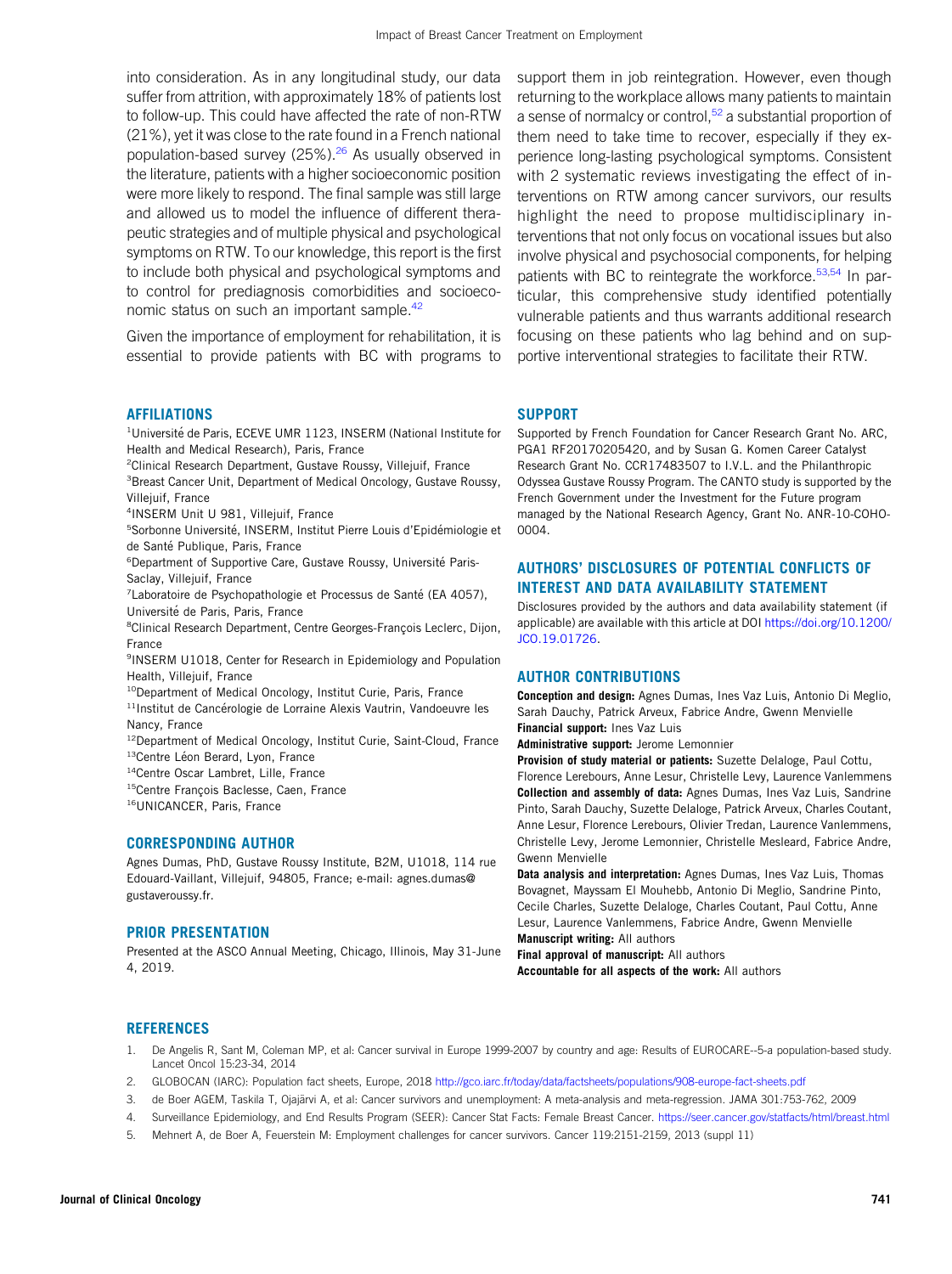- 6. Tiedtke C, de Rijk A, Dierckx de Casterlé B, et al: Experiences and concerns about 'returning to work' for women breast cancer survivors: A literature review. Psychooncology 19:677-683, 2010
- 7. Feuerstein M, Todd BL, Moskowitz MC, et al: Work in cancer survivors: A model for practice and research. J Cancer Surviv 4:415-437, 2010
- <span id="page-8-0"></span>8. Wang L, Hong BY, Kennedy SA, et al: Predictors of unemployment after breast cancer surgery: A systematic review and meta-analysis of observational studies. J Clin Oncol 36:1868-1879, 2018
- <span id="page-8-1"></span>9. Arfi A, Baffert S, Soilly AL, et al: Determinants of return at work of breast cancer patients: Results from the OPTISOINS01 French prospective study. BMJ Open 8: e020276, 2018
- <span id="page-8-3"></span>10. Jagsi R, Abrahamse PH, Lee KL, et al: Treatment decisions and employment of breast cancer patients: Results of a population-based survey. Cancer 123: 4791-4799, 2017
- <span id="page-8-4"></span>11. Lundh MH, Lampic C, Nordin K, et al: Sickness absence and disability pension following breast cancer–A population-based matched cohort study. Breast 23: 844-851, 2014
- <span id="page-8-2"></span>12. Paalman CH, van Leeuwen FE, Aaronson NK, et al: Employment and social benefits up to 10 years after breast cancer diagnosis: A population-based study. Br J Cancer 114:81-87, 2016
- <span id="page-8-5"></span>13. Ahn E, Cho J, Shin DW, et al: Impact of breast cancer diagnosis and treatment on work-related life and factors affecting them. Breast Cancer Res Treat 116: 609-616, 2009
- <span id="page-8-6"></span>14. Blinder VS, Patil S, Thind A, et al: Return to work in low-income Latina and non-Latina white breast cancer survivors: A 3-year longitudinal study. Cancer 118: 1664-1674, 2012
- <span id="page-8-7"></span>15. Hayes SC, Johansson K, Stout NL, et al: Upper-body morbidity after breast cancer: Incidence and evidence for evaluation, prevention, and management within a prospective surveillance model of care. Cancer 118:2237-2249, 2012 (suppl 8)
- 16. Bower JE, Ganz PA, Desmond KA, et al: Fatigue in breast cancer survivors: Occurrence, correlates, and impact on quality of life. J Clin Oncol 18:743-753, 2000
- 17. Hartung TJ, Brähler E, Faller H, et al: The risk of being depressed is significantly higher in cancer patients than in the general population: Prevalence and severity of depressive symptoms across major cancer types. Eur J Cancer 72:46-53, 2017
- <span id="page-8-8"></span>18. Jim HS, Phillips KM, Chait S, et al: Meta-analysis of cognitive functioning in breast cancer survivors previously treated with standard-dose chemotherapy. J Clin Oncol 30:3578-3587, 2012
- <span id="page-8-9"></span>19. Bijker R, Duijts SFA, Smith SN, et al: Functional impairments and work-related outcomes in breast cancer survivors: A systematic review. J Occup Rehabil 28: 429-451, 2018
- <span id="page-8-10"></span>20. Carlsen K, Jensen AJ, Rugulies R, et al: Self-reported work ability in long-term breast cancer survivors. A population-based questionnaire study in Denmark. Acta Oncol 52:423-429, 2013
- <span id="page-8-11"></span>21. Lindbohm ML, Kuosma E, Taskila T, et al: Early retirement and non-employment after breast cancer. Psychooncology 23:634-641, 2014
- <span id="page-8-12"></span>22. Tikka C, Verbeek JH, Tamminga SJ, et al: Rehabilitation and return to work after cancer. Literature review. Barcelona, European Agency for Safety and Health at Work (EU-OSHA), 2017
- <span id="page-8-13"></span>23. Kvillemo P, Mittendorfer-Rutz E, Bränström R, et al: Sickness absence and disability pension after breast cancer diagnosis: A 5-year nationwide cohort study. J Clin Oncol 35:2044-2052, 2017
- <span id="page-8-14"></span>24. Cardoso F, Kyriakides S, Ohno S, et al: Early breast cancer: ESMO Clinical Practice Guidelines for diagnosis, treatment and follow-up. Ann Oncol 10.1093/ annonc/mdz173 [epub ahead of print on June 4, 2019]
- <span id="page-8-15"></span>25. Goetz MP, Gradishar WJ, Anderson BO, et al: NCCN guidelines insights: Breast cancer, version 3.2018. J Natl Compr Canc Netw 17:118-126, 2019
- <span id="page-8-16"></span>.<br>26. INCa (French Cancer Institute): La vie deux ans après un diagnostic de cancer - De l'annonce à l'après cancer, Études et enquêtes. Boulogne-Billancourt, INCa 2014
- <span id="page-8-17"></span>27. Richard J, Andler R, Guignard R: Baromètre santé 2017. Méthode d'enquête. Objectifs, contexte de mise en place et protocole. Saint-Maurice, Santé Publique France, 2018
- <span id="page-8-18"></span>28. Vaz-Luis I, Cottu P, Mesleard C, et al: UNICANCER: French prospective cohort study of treatment-related chronic toxicity in women with localised breast cancer (CANTO). ESMO Open 4:e000562, 2019
- <span id="page-8-19"></span>29. Institut National del la Statistique et des Études Économiques: Professions et categories socioprofessionnelles: PCS 2003. Montrouge, INSEE, 2019
- <span id="page-8-20"></span>30. American Joint Committee on Cancer: Breast Cancer Staging: <https://cancerstaging.org/references-tools/quickreferences/Documents/BreastMedium.pdf>
- <span id="page-8-21"></span>31. Charlson ME, Pompei P, Ales KL, et al: A new method of classifying prognostic comorbidity in longitudinal studies: Development and validation. J Chronic Dis 40:373-383, 1987
- <span id="page-8-22"></span>32. US Department of Health and Human Services: Common Terminology Criteria for Adverse Events (CTCAE) Version 4.0. [https://www.eortc.be/services/doc/ctc/](https://www.eortc.be/services/doc/ctc/CTCAE_4.03_2010-06-14_QuickReference_5x7.pdf) [CTCAE\\_4.03\\_2010-06-14\\_QuickReference\\_5x7.pdf](https://www.eortc.be/services/doc/ctc/CTCAE_4.03_2010-06-14_QuickReference_5x7.pdf)
- <span id="page-8-23"></span>33. Aaronson NK, Ahmedzai S, Bergman B, et al: The European Organization for Research and Treatment of Cancer QLQ-C30: A quality-of-life instrument for use in international clinical trials in oncology. J Natl Cancer Inst 85:365-376, 1993
- <span id="page-8-24"></span>34. Sprangers MA, Groenvold M, Arraras JI, et al: The European Organization for Research and Treatment of Cancer breast cancer-specific quality-of-life questionnaire module: First results from a three-country field study. J Clin Oncol 14:2756-2768, 1996
- <span id="page-8-25"></span>35. Abrahams HJ, Gielissen MF, Schmits IC, et al: Risk factors, prevalence, and course of severe fatigue after breast cancer treatment: A meta-analysis involving 12,327 breast cancer survivors. Ann Oncol 27:965-974, 2016
- <span id="page-8-26"></span>36. Giesinger JM, Kuijpers W, Young T, et al: Thresholds for clinical importance for four key domains of the EORTC QLQ-C30: Physical functioning, emotional functioning, fatigue and pain. Health Qual Life Outcomes 14:87, 2016
- <span id="page-8-27"></span>37. Weis J, Tomaszewski KA, Hammerlid E, et al: International psychometric validation of an EORTC quality of life module measuring cancer related fatigue (EORTC QLQ-FA12). J Natl Cancer Inst 109:djw273, 2017
- <span id="page-8-28"></span>38. Zigmond AS, Snaith RP: The hospital anxiety and depression scale. Acta Psychiatr Scand 67:361-370, 1983
- <span id="page-8-29"></span>39. Organisation for Economic Co-operation and Development: Labour force participation rate, by sex and age group OECD (Organisation for economic cooperation and development). 2019 <https://stats.oecd.org/>
- <span id="page-8-30"></span>40. Balak F, Roelen CAM, Koopmans PC, et al: Return to work after early-stage breast cancer: A cohort study into the effects of treatment and cancer-related symptoms. J Occup Rehabil 18:267-272, 2008
- <span id="page-8-32"></span>41. Ekenga CC, Perez M, Margenthaler JA, et al: Early-stage breast cancer and employment participation after 2 years of follow-up: A comparison with age-matched ´ controls. Cancer 124:2026-2035, 2018
- <span id="page-8-31"></span>42. Lee MK, Kang HS, Lee KS, et al: Three-year prospective cohort study of factors associated with return to work after breast cancer diagnosis. J Occup Rehabil 27: 547-558, 2017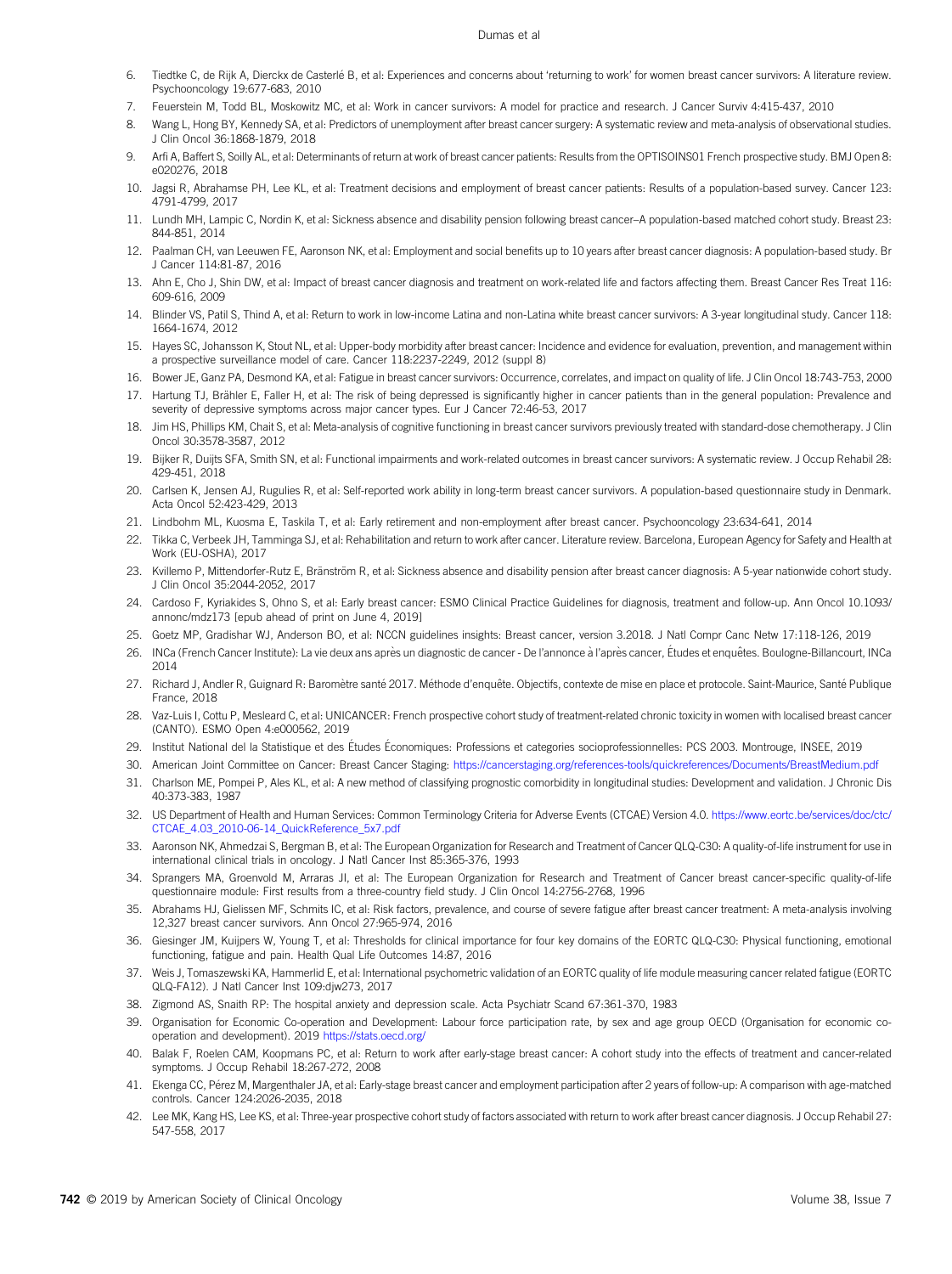- <span id="page-9-0"></span>43. Peugniez C, Fantoni S, Leroyer A, et al: Return to work after treatment for breast cancer: Single-center experience in a cohort of 273 patients. Ann Oncol 21: 2124-2125, 2010
- <span id="page-9-1"></span>44. Pivot X, Gligorov J, Müller V, et al: Preference for subcutaneous or intravenous administration of trastuzumab in patients with HER2-positive early breast cancer (PrefHer): An open-label randomised study. Lancet Oncol 14:962-970, 2013
- <span id="page-9-2"></span>45. Johnsson A, Fornander T, Olsson M, et al: Factors associated with return to work after breast cancer treatment. Acta Oncol 46:90-96, 2007
- <span id="page-9-4"></span>46. Maunsell E, Drolet M, Brisson J, et al: Work situation after breast cancer: Results from a population-based study. J Natl Cancer Inst 96:1813-1822, 2004
- <span id="page-9-3"></span>47. Noeres D, Park-Simon T-W, Grabow J, et al: Return to work after treatment for primary breast cancer over a 6-year period: Results from a prospective study comparing patients with the general population. Support Care Cancer 21:1901-1909, 2013
- <span id="page-9-5"></span>48. Bouknight RR, Bradley CJ, Luo Z: Correlates of return to work for breast cancer survivors. J Clin Oncol 24:345-353, 2006
- <span id="page-9-6"></span>49. Fantoni SQ, Peugniez C, Duhamel A, et al: Factors related to return to work by women with breast cancer in northern France. J Occup Rehabil 20:49-58, 2010
- <span id="page-9-7"></span>50. Nilsson MI, Petersson L-M, Wennman-Larsen A, et al: Adjustment and social support at work early after breast cancer surgery and its associations with sickness absence. Psychooncology 22:2755-2762, 2013
- <span id="page-9-8"></span>51. Tamminga SJ, Coenen P, Paalman C, et al: Factors associated with an adverse work outcome in breast cancer survivors 5-10 years after diagnosis: A crosssectional study. J Cancer Surviv 13:108-116, 2019
- <span id="page-9-9"></span>52. Peteet JR: Cancer and the meaning of work. Gen Hosp Psychiatry 22:200-205, 2000
- <span id="page-9-10"></span>53. de Boer AG, Taskila T, Tamminga SJ, et al: Interventions to enhance return-to-work for cancer patients. Cochrane Database Syst Rev (2):CD007569, 2011
- <span id="page-9-11"></span>54. Hunter EG, Gibson RW, Arbesman M, et al: Systematic review of occupational therapy and adult cancer rehabilitation: Part 2. Impact of multidisciplinary rehabilitation and psychosocial, sexuality, and return-to-work interventions. Am J Occup Ther 71:7102100040p1-7102100040p8, 2017

nnn

# **ASCO Membership Delivers What You Need**

ASCO is unique in that we are the only oncology organization that serves members from all subspecialties and professional roles. We are also a global community of members from over 150 countries that takes an inclusive approach to the pursuit of quality cancer care and progress.

ASCO membership provides the support, resources, and solutions for all your professional needs:

- Stay on the cutting edge of scientific research and advances
- Streamline your pursuit of continuous learning
- Access evidence-based and data-driven quality resources
- Obtain insight into best practices for cancer care teams
- Connect and exchange views with oncology experts

To learn more about the value of ASCO membership, visit **asco.org/membership** 

Not an ASCO member? Join today at join.asco.org

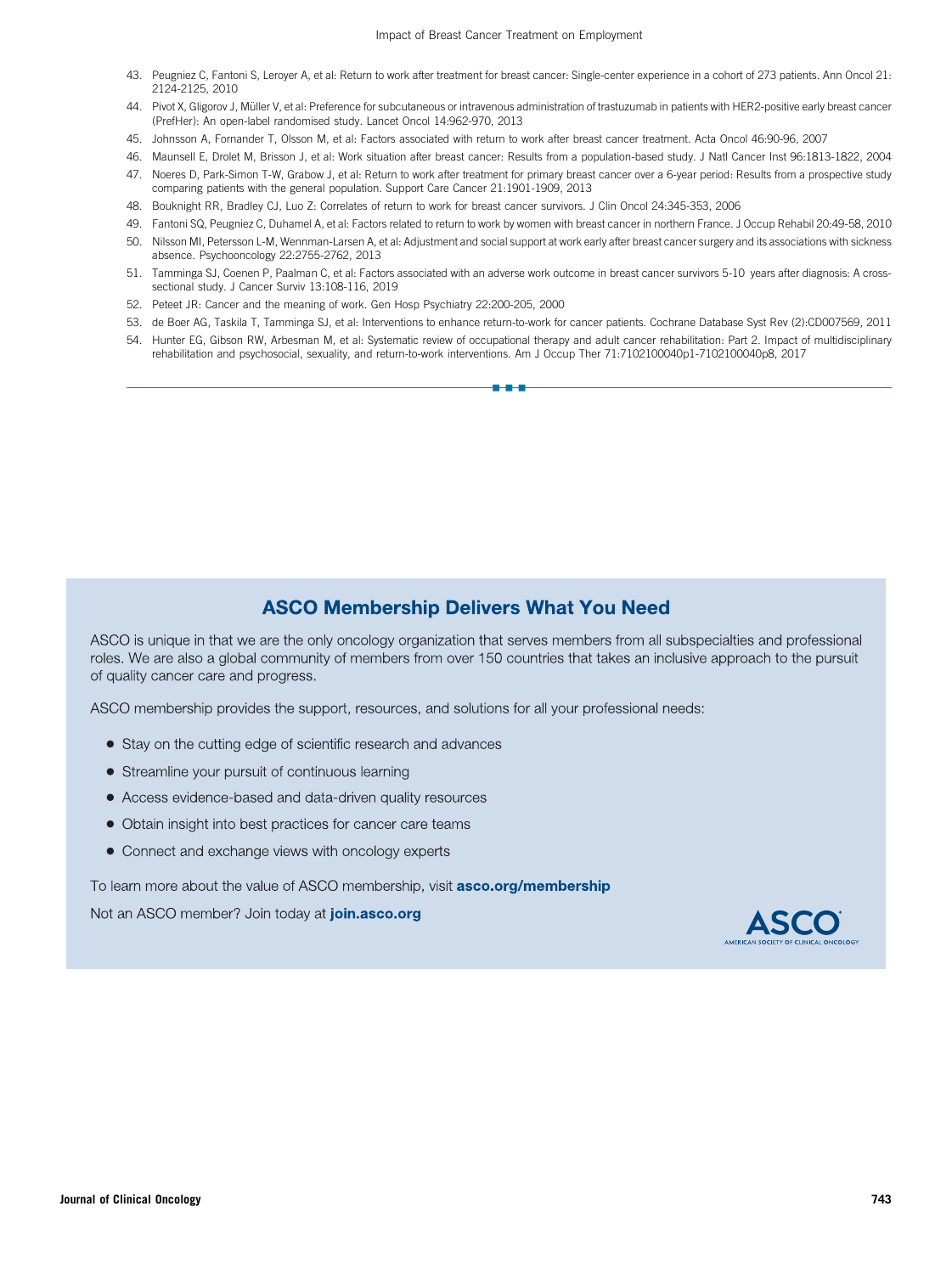#### AUTHORS' DISCLOSURES OF POTENTIAL CONFLICTS OF INTEREST

#### Impact of Breast Cancer Treatment on Employment: Results of a Multicenter Prospective Cohort Study (CANTO)

The following represents disclosure information provided by authors of this manuscript. All relationships are considered compensated unless otherwise noted. Relationships are self-held unless noted. I = Immediate Family Member, Inst = My Institution. Relationships may not relate to the subject matter of this manuscript. For more information about ASCO's conflict of interest policy, please refer to [www.asco.org/rwc](http://www.asco.org/rwc) or [ascopubs.org/journal/jco/site/ifc.](https://ascopubs.org/journal/jco/site/ifc)

Open Payments is a public database containing information reported by companies about payments made to US-licensed physicians [\(Open Payments](https://openpaymentsdata.cms.gov/)).

#### Ines Vaz Luis

Honoraria: Novartis, Kephren, AstraZeneca Consulting or Advisory Role: Ipsen

#### Sarah Dauchy

Honoraria: MSD Oncology, Pierre Fabre, SERVIER, Novartis, MSD Oncology Travel, Accommodations, Expenses: SERVIER

#### Suzette Delaloge

Consulting or Advisory Role: AstraZeneca Research Funding: AstraZeneca (Inst), Pfizer (Inst), Genentech (Inst), Puma (Inst), Eli Lilly (Inst), Novartis (Inst), Sanofi (Inst) Travel, Accommodations, Expenses: Pfizer, AstraZeneca, Roche

#### Paul Cottu

Honoraria: Pfizer, Novartis, Roche, AstraZeneca, NanoString Technologies Consulting or Advisory Role: Pfizer, Novartis, Genentech, Context Therapeutics Research Funding: Novartis (Inst), Pfizer (Inst) Travel, Accommodations, Expenses: Roche, Novartis, Pfizer, Eli Lilly

#### Olivier Tredan

Consulting or Advisory Role: Roche, Pfizer, Novartis, Eli Lilly, AstraZeneca, MSD **Oncology** 

Research Funding: Roche, Novartis, Pfizer, Eli Lilly, Bristol-Myers Squibb, MSD Oncology, AstraZeneca

Travel, Accommodations, Expenses: Roche, Novartis, Pfizer, Eli Lilly, **AstraZeneca** 

#### Fabrice Andre

Research Funding: AstraZeneca (Inst), Novartis (Inst), Pfizer (Inst), Eli Lilly (Inst), Roche (Inst), Daiichi (Inst) Travel, Accommodations, Expenses: Novartis, Roche, GlaxoSmithKline, AstraZeneca

No other potential conflicts of interest were reported.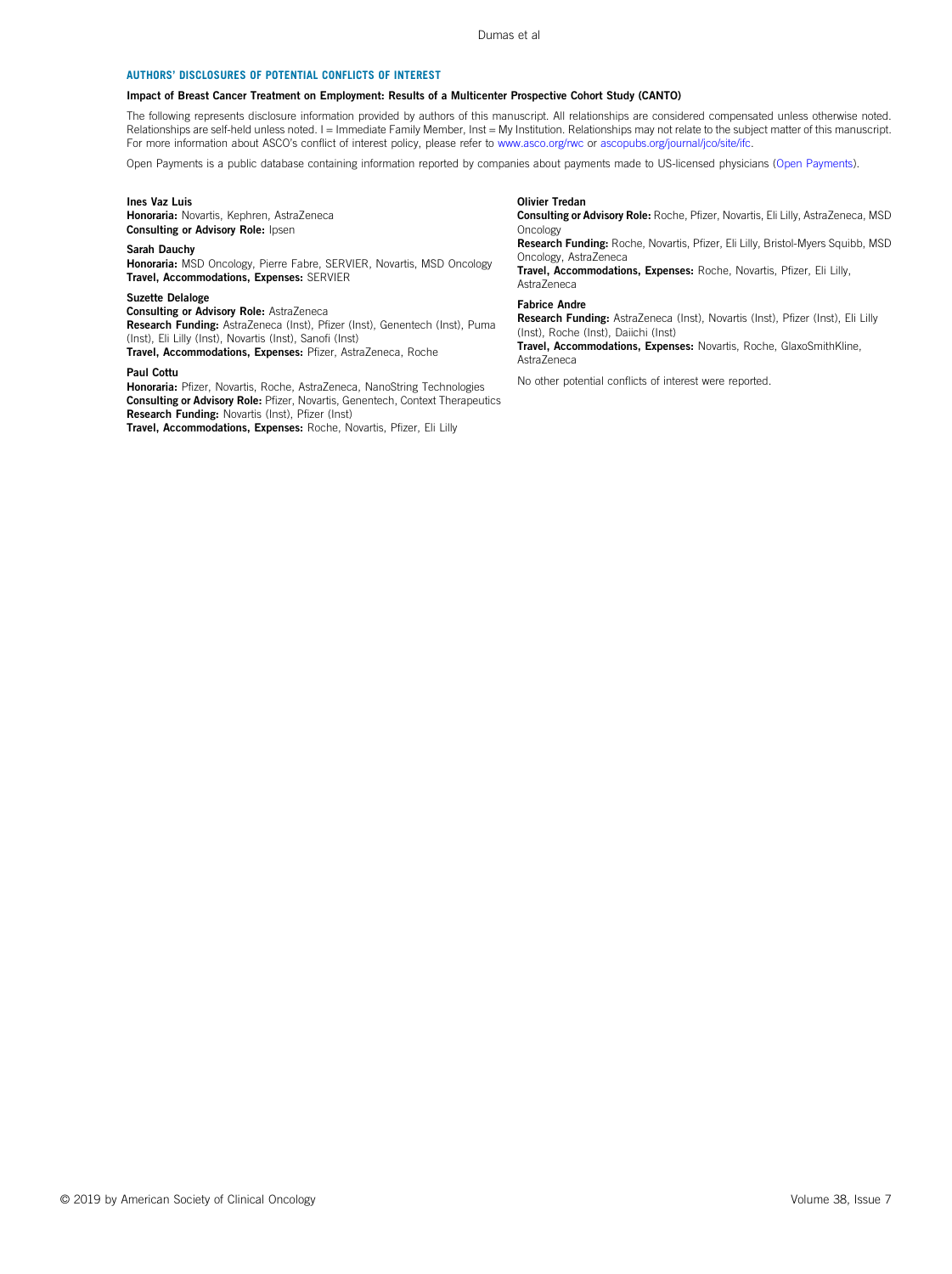# APPENDIX

# <span id="page-11-0"></span>**TABLE A1.** Characteristics of Respondents and Nonrespondents ( $N = 2,284$ )

|                                                     | <b>Respondents</b><br>$(n = 1,874)$ |                          | <b>Lost to Clinical</b><br>Follow-Up at T2<br>$(n = 124)$ |                   | No Information on<br>RTW at T2<br>$(n = 286)$ |                               |                  |  |
|-----------------------------------------------------|-------------------------------------|--------------------------|-----------------------------------------------------------|-------------------|-----------------------------------------------|-------------------------------|------------------|--|
| Characteristic                                      | No.                                 | $\%$                     | No.                                                       | $\%$              | No.                                           | $\%$                          | $\boldsymbol{P}$ |  |
| Age, years                                          |                                     |                          |                                                           |                   |                                               |                               | .04              |  |
| 18-39                                               | 248                                 | 13.2                     | $\overline{9}$                                            | 7.3               | 45                                            | 15.7                          |                  |  |
| 40-49                                               | 866                                 | 46.2                     | 54                                                        | 43.5              | 142                                           | 49.7                          |                  |  |
| 50-56                                               | 760                                 | 40.6                     | 61                                                        | 49.2              | 99                                            | 34.6                          |                  |  |
| Occupational class                                  |                                     |                          |                                                           |                   |                                               |                               | .01              |  |
| Self-employed (farmers, craftsmen, and shopkeepers) | 99                                  | 5.4                      | $\mathsf g$                                               | 7.7               | 22                                            | 7.9                           |                  |  |
| Clerks                                              | 713                                 | 39.1                     | 56                                                        | 47.9              | 136                                           | 49.1                          |                  |  |
| Manual workers                                      | 122                                 | 6.7                      | 9                                                         | 7.7               | 15                                            | 5.4                           |                  |  |
| Technicians and associate professionals             | 441                                 | 24.2                     | 20                                                        | 17.1              | 49                                            | 17.7                          |                  |  |
| Professionals and managers                          | 449                                 | 24.6                     | 23                                                        | 19.7              | 55                                            | 19.9                          |                  |  |
| Missing                                             | 50                                  |                          |                                                           |                   |                                               |                               |                  |  |
| <b>Stage</b>                                        |                                     |                          |                                                           |                   |                                               |                               | .39              |  |
| Stage I                                             | 839                                 | 44.8                     | 52                                                        | 43.7              | 131                                           | 45.8                          |                  |  |
| Stage II                                            | 824                                 | 44.0                     | 54                                                        | 45.4              | 134                                           | 46.9                          |                  |  |
| Stage III                                           | 211                                 | 11.3                     | 13                                                        | 10.9              | 21                                            | 7.3                           |                  |  |
| Charlson comorbidity index                          |                                     |                          |                                                           |                   |                                               |                               | .59              |  |
| $\circ$                                             | 1,506                               | 86.0                     | 96                                                        | 85.7              | 232                                           | 87.5                          |                  |  |
| $\mathbf{1}$                                        | 128                                 | 7.3                      | 11                                                        | 9.8               | 15                                            | 5.7                           |                  |  |
| $\geq 2$                                            | 117                                 | 6.7                      | 5                                                         | 4.5               | 18                                            | 6.8                           |                  |  |
| Missing                                             | 123                                 | $\overline{\phantom{0}}$ | $\overline{\phantom{m}}$                                  | $\qquad \qquad -$ | $\overline{\phantom{m}}$                      | $\overbrace{\phantom{aaaaa}}$ |                  |  |
| Radiotherapy                                        |                                     |                          |                                                           |                   |                                               |                               | .25              |  |
| Yes                                                 | 1,716                               | 91.6                     | 104                                                       | 87.4              | 264                                           | 92.3                          |                  |  |
| <b>No</b>                                           | 158                                 | 8.4                      | 15                                                        | 12.6              | 22                                            | 7.7                           |                  |  |
| Stage                                               |                                     |                          |                                                           |                   |                                               |                               | .39              |  |
| Stage I                                             | 839                                 | 44.8                     | 52                                                        | 43.7              | 131                                           | 45.8                          |                  |  |
| Stage II                                            | 824                                 | 44.0                     | 54                                                        | 45.4              | 134                                           | 46.9                          |                  |  |
| Stage III                                           | 211                                 | 11.3                     | 13                                                        | 10.9              | 21                                            | 7.3                           |                  |  |
| Surgery                                             |                                     |                          |                                                           |                   |                                               |                               | .71              |  |
| Conservative                                        | 1,310                               | 69.9                     | 83                                                        | 68.6              | 206                                           | 72.0                          |                  |  |
| Mastectomy                                          | 564                                 | 30.1                     | 38                                                        | 31.4              | 80                                            | 28.0                          |                  |  |
| Lymph node surgery                                  |                                     |                          |                                                           |                   |                                               |                               | .22              |  |
| Sentinel node dissection                            | 1,011                               | 53.9                     | 67                                                        | 55.4              | 170                                           | 59.4                          |                  |  |
| Axillary dissection                                 | 863                                 | 46.1                     | 54                                                        | 44.6              | 116                                           | 40.6                          |                  |  |
| Radiotherapy                                        |                                     |                          |                                                           |                   |                                               |                               | .25              |  |
| Yes                                                 | 1,716                               | 91.6                     | 104                                                       | 87.4              | 264                                           | 92.3                          |                  |  |
| No                                                  | 158                                 | 8.4                      | 15                                                        | 12.6              | 22                                            | 7.7                           |                  |  |
| Chemotherapy                                        |                                     |                          |                                                           |                   |                                               |                               | .14              |  |
| Yes                                                 | 1,230                               | 65.6                     | 68                                                        | 57.1              | 181                                           | 63.3                          |                  |  |
| No                                                  | 644                                 | 34.4                     | 51                                                        | 42.9              | 105                                           | 36.7                          |                  |  |
|                                                     | (continued on following page)       |                          |                                                           |                   |                                               |                               |                  |  |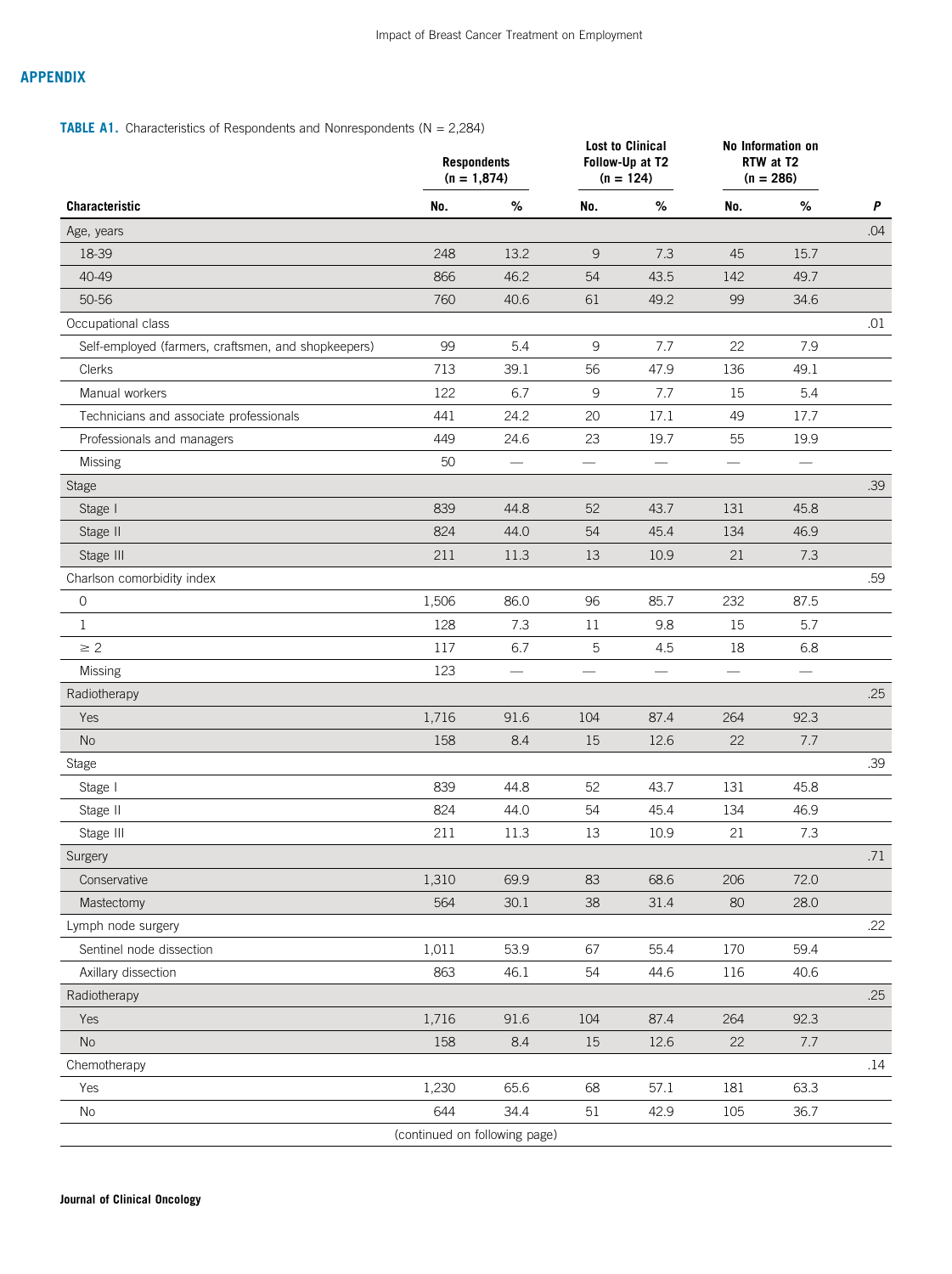**TABLE A1.** Characteristics of Respondents and Nonrespondents ( $N = 2,284$ ) (continued)

|                       | <b>Respondents</b><br>$(n = 1,874)$ |      | <b>Lost to Clinical</b><br>Follow-Up at T2<br>$(n = 124)$ |      | No Information on<br>RTW at T2<br>$(n = 286)$ |      |     |  |
|-----------------------|-------------------------------------|------|-----------------------------------------------------------|------|-----------------------------------------------|------|-----|--|
| <b>Characteristic</b> | No.                                 | %    | No.                                                       | %    | No.                                           | %    | P   |  |
| Hormone therapy       |                                     |      |                                                           |      |                                               |      | .02 |  |
| Yes                   | 1,546                               | 82.5 | 95                                                        | 81.2 | 216                                           | 75.5 |     |  |
| <b>No</b>             | 328                                 | 17.5 | 22                                                        | 18.8 | 70                                            | 24.5 |     |  |
| Trastuzumab           |                                     |      |                                                           |      |                                               |      | .82 |  |
| Yes                   | 283                                 | 15.1 | 16                                                        | 13.7 | 40                                            | 14.0 |     |  |
| No                    | 1,591                               | 84.9 | 101                                                       | 86.3 | 246                                           | 86.0 |     |  |

NOTE. France, CANTO cohort, 2018; not imputed data set.

Abbreviations: RTW, return to work; T2, post-treatment visit 2 (2 years after diagnosis).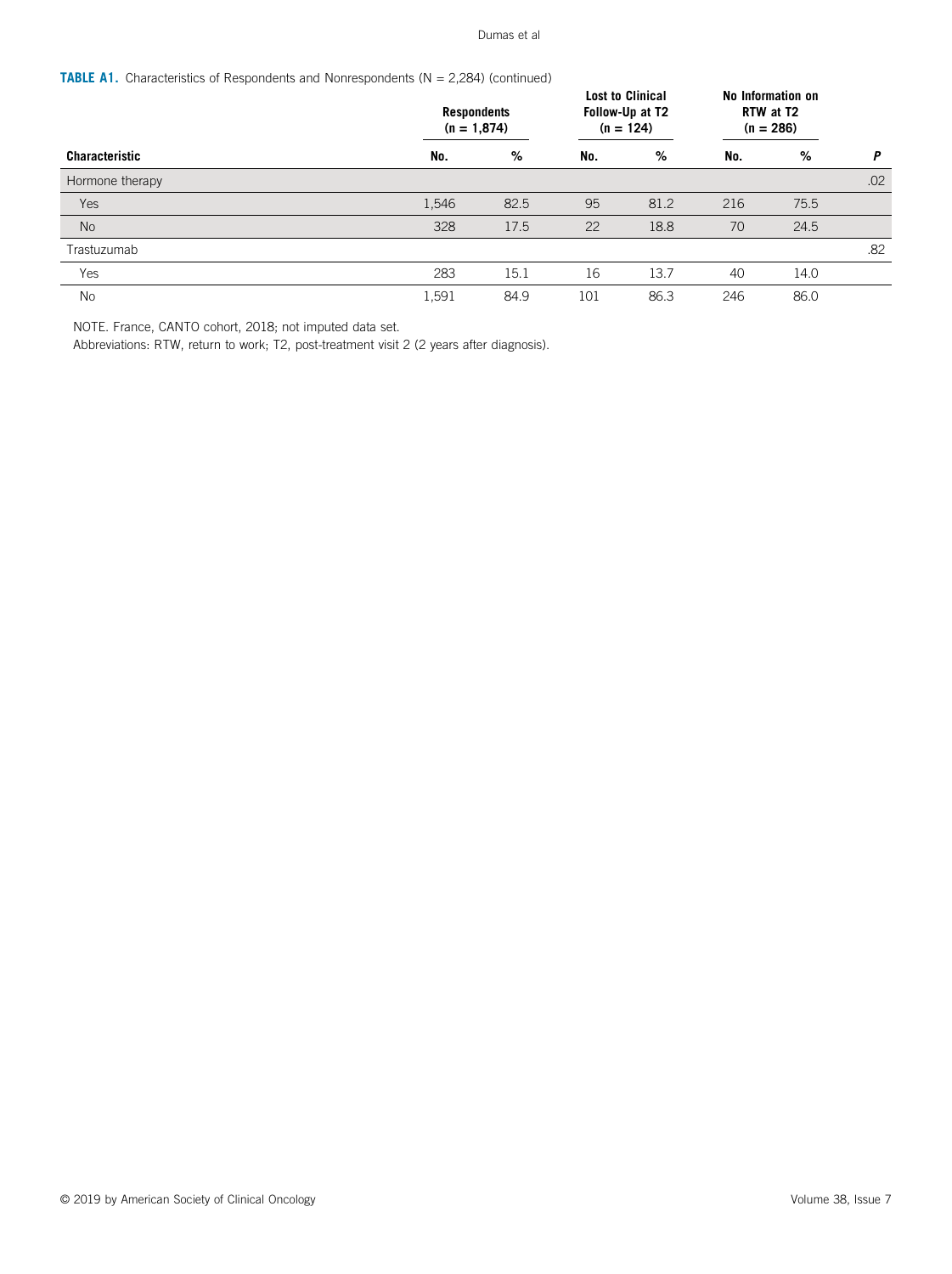# Impact of Breast Cancer Treatment on Employment

<span id="page-13-0"></span>TABLE A2. Factors Associated with Non-RTW at the Second Post-Treatment Visit, 2 Years After Diagnosis: Univariate Analysis (n = 1,874)

|                                                    | Total                         |                                |                     | <b>No RTW</b>                  |             |
|----------------------------------------------------|-------------------------------|--------------------------------|---------------------|--------------------------------|-------------|
| <b>Factor</b>                                      | No.                           | %                              | No.                 | $\%$                           | P           |
| Socioeconomic covariates at diagnosis <sup>a</sup> |                               |                                |                     |                                |             |
| Age, years                                         |                               |                                |                     |                                |             |
| 18-39                                              | 248                           | 13.2                           | 52                  | 21.0                           | $\mathsf b$ |
| 40-49                                              | 866                           | 46.2                           | 160                 | 18.5                           |             |
| 50-56                                              | 760                           | 40.6                           | 187                 | 24.6                           |             |
| Missing                                            | $\mathbf 0$                   |                                | $\mathbf 0$         |                                |             |
| Having a partner                                   |                               |                                |                     |                                |             |
| No                                                 | 292                           | 15.6                           | 64                  | 21.9                           | .88         |
| Yes                                                | 1,566                         | 83.6                           | 334                 | 21.3                           |             |
| Missing                                            | 16                            |                                | $\mathbf{1}$        |                                |             |
| No. of children                                    |                               |                                |                     |                                |             |
| $\mathsf O$                                        | 489                           | 28.1                           | 118                 | 24.1                           | .16         |
| $\mathbf{1}$                                       | 461                           | 26.5                           | 99                  | 21.5                           |             |
| >1                                                 | 790                           | 45.4                           | 155                 | 19.6                           |             |
| Missing                                            | 134                           |                                | 27                  |                                |             |
| Occupational class                                 |                               |                                |                     |                                |             |
| Professionals and managers                         | 457                           | 24.4                           | 65                  | 14.2                           | $_{\rm c}$  |
| Technicians and associate professionals            | 445                           | 23.7                           | 76                  | 17.1                           |             |
| Clerks, service and sales workers                  | 730                           | 39.0                           | 187                 | 25.6                           |             |
| Farmers, craftsmen, and shopkeepers                | 99                            | 5.3                            | 19                  | 19.2                           |             |
| Manual workers                                     | 125                           | 6.7                            | 47                  | 37.6                           |             |
| Missing                                            | 18                            |                                | 5                   |                                |             |
| Income of the household                            |                               |                                |                     |                                |             |
| > 4,000€ per month                                 | 322                           | 18.1                           | 95                  | 29.5                           | $_{\rm C}$  |
| 2,000-4,000€ per month                             | 865                           | 48.7                           | 191                 | 22.1                           |             |
| < 2,000€ per month                                 | 590                           | 33.2                           | 88                  | 14.9                           |             |
| Missing                                            | 97                            |                                | 25                  |                                |             |
| Working hours                                      |                               |                                |                     |                                |             |
| Full-time employment                               | 1,301                         | 75.6                           | 241                 | 18.5                           | $_{\rm c}$  |
| Part-time employment                               | 421                           | 24.4                           | $111\,$             | 26.4                           |             |
| <b>Missing</b>                                     | 152                           |                                | 47                  |                                |             |
| Work-life imbalance                                |                               |                                |                     |                                |             |
| Equal importance to personal and professional life | 888                           | 48.8                           | 724                 | 50.5                           | .79         |
| Personal life is more important                    | 746                           | 41.0                           | 564                 | 39.4                           |             |
| Professional life is more important                | 185                           | 10.2                           | 145                 | $10.1\,$                       |             |
| Missing                                            | 55                            |                                | 42                  |                                |             |
| Clinical covariates                                |                               |                                |                     |                                |             |
| Stage                                              |                               |                                |                     |                                |             |
| Stage I                                            | 839                           | 44.8                           | 142                 | 16.9                           | $_{\rm c}$  |
| Stage II                                           | 824                           | 44.0                           | 190                 | 23.1                           |             |
| Stage III                                          | 211                           | 11.3                           | 67                  | 31.8                           |             |
| Missing                                            | $\mathsf{O}\xspace$           | $\qquad \qquad \longleftarrow$ | $\mathsf{O}\xspace$ | $\qquad \qquad \longleftarrow$ |             |
|                                                    | (continued on following page) |                                |                     |                                |             |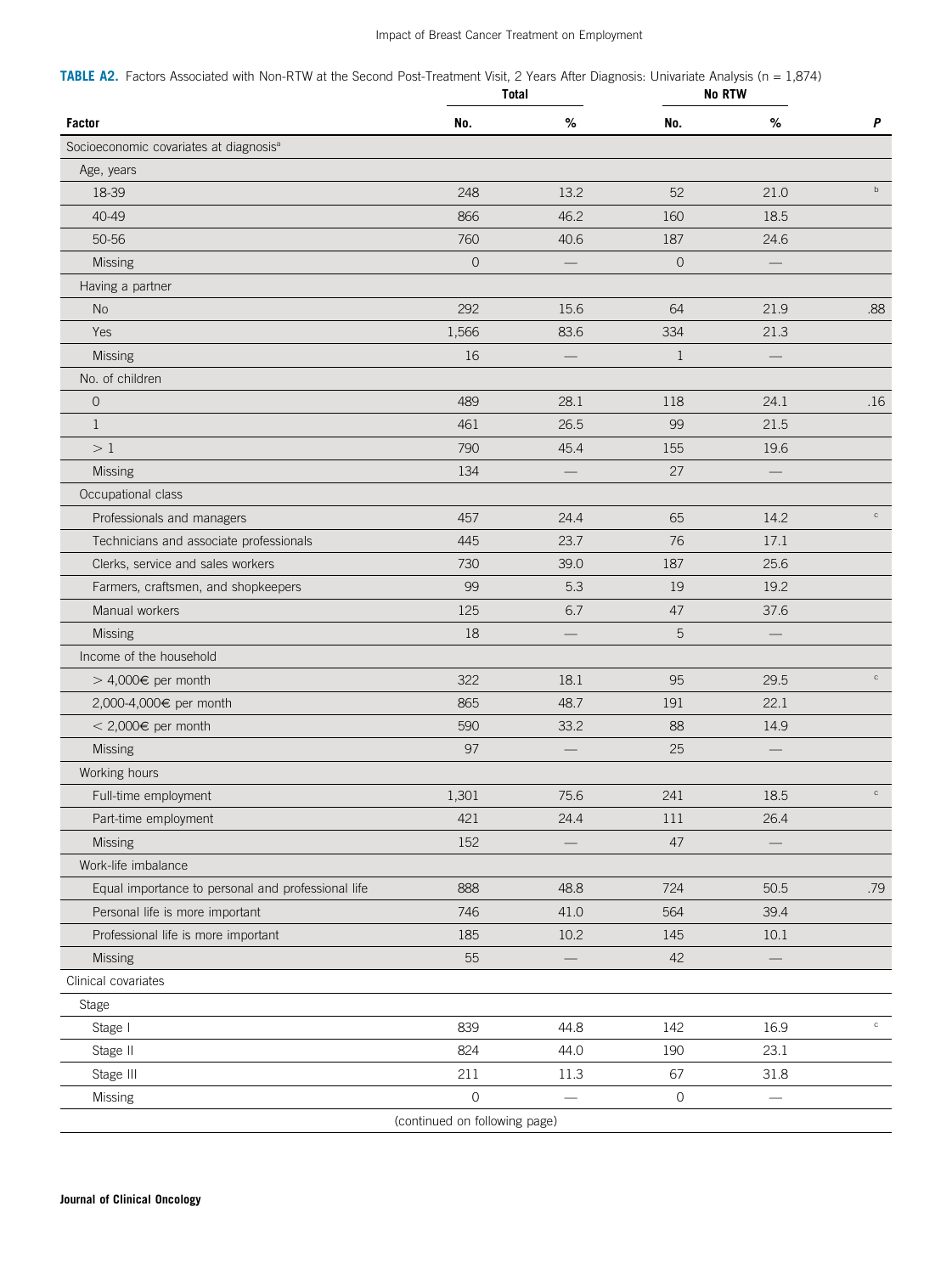TABLE A2. Factors Associated with Non-RTW at the Second Post-Treatment Visit, 2 Years After Diagnosis: Univariate Analysis (n = 1,874) (continued)

|                                                 | Total                         |                          | <b>No RTW</b>  |      |              |
|-------------------------------------------------|-------------------------------|--------------------------|----------------|------|--------------|
| <b>Factor</b>                                   | No.                           | %                        | No.            | %    | P            |
| Charlson comorbidity index <sup>a</sup>         |                               |                          |                |      |              |
| $\mathsf{O}$                                    | 1,506                         | 86.0                     | 299            | 19.9 | $_{\rm C}$   |
| $\geq 1$                                        | 245                           | 14.0                     | 72             | 29.4 |              |
| Missing                                         | 123                           |                          | 28             |      |              |
| Additional comorbid conditions <sup>a</sup>     |                               |                          |                |      |              |
| $<$ 3                                           | 1,472                         | 78.5                     | 287            | 19.5 | $_{\rm C}$   |
| $\geq 3$                                        | 382                           | 20.4                     | 108            | 28.3 |              |
| Missing                                         | 20                            | $\overline{\phantom{0}}$ | $\overline{4}$ |      |              |
| Treatment                                       |                               |                          |                |      |              |
| Radiotherapy                                    |                               |                          |                |      |              |
| No                                              | 158                           | 8.4                      | 39             | 24.7 | .32          |
| Yes                                             | 1,716                         | 91.6                     | 360            | 21.0 |              |
| Missing                                         | 0                             |                          | $\mathbf{O}$   |      |              |
| Types of surgery and node dissection            |                               |                          |                |      |              |
| Conservative surgery + sentinel node dissection | 893                           | 47.7                     | 147            | 16.5 | $_{\rm C}$   |
| Conservative surgery + axillary dissection      | 417                           | 22.3                     | 92             | 22.1 |              |
| Mastectomy + sentinel node dissection           | 118                           | 6.3                      | 25             | 21.2 |              |
| Mastectomy + axillary dissection                | 446                           | 23.8                     | 135            | 30.3 |              |
| <b>Missing</b>                                  | $\overline{0}$                |                          | $\mathbf{O}$   |      |              |
| Systemic treatment                              |                               |                          |                |      |              |
| Chemotherapy + hormone therapy                  | 772                           | 41.2                     | 163            | 21.1 | $_{\rm c}$   |
| None                                            | 65                            | 3.5                      | 13             | 20.0 |              |
| Hormone therapy alone                           | 579                           | 30.9                     | 92             | 15.9 |              |
| Chemotherapy alone                              | 175                           | 9.3                      | 45             | 25.7 |              |
| Chemotherapy + trastuzumab                      | 88                            | 4.7                      | 30             | 34.1 |              |
| Chemotherapy + trastuzumab + hormone therapy    | 195                           | 10.4                     | 56             | 28.7 |              |
| Missing                                         | $\mathbf 0$                   |                          | $\mathbf{O}$   |      |              |
| Toxicities and PROsd                            |                               |                          |                |      |              |
| No. of severe toxicities <sup>e</sup>           |                               |                          |                |      |              |
| $\mathsf O$                                     | 1,562                         | 83.4                     | 300            | 19.2 |              |
| $\geq 1$                                        | 287                           | 15.3                     | 93             | 32.4 |              |
| Missing                                         | 25                            |                          | 6              |      |              |
| Breast morbidity                                |                               |                          |                |      |              |
| No                                              | 1,339                         | 71.5                     | 247            | 18.4 | $\mathtt{C}$ |
| Yes                                             | 431                           | 23.0                     | 129            | 29.9 |              |
| Missing                                         | 104                           |                          | 23             |      |              |
| Arm morbidity                                   |                               |                          |                |      |              |
| No                                              | 1,298                         | 69.3                     | 214            | 16.5 | $\mathtt{C}$ |
| Yes                                             | 475                           | 25.3                     | 163            | 34.3 |              |
| Missing                                         | 101                           | $\overline{\phantom{0}}$ | 22             |      |              |
|                                                 | (continued on following page) |                          |                |      |              |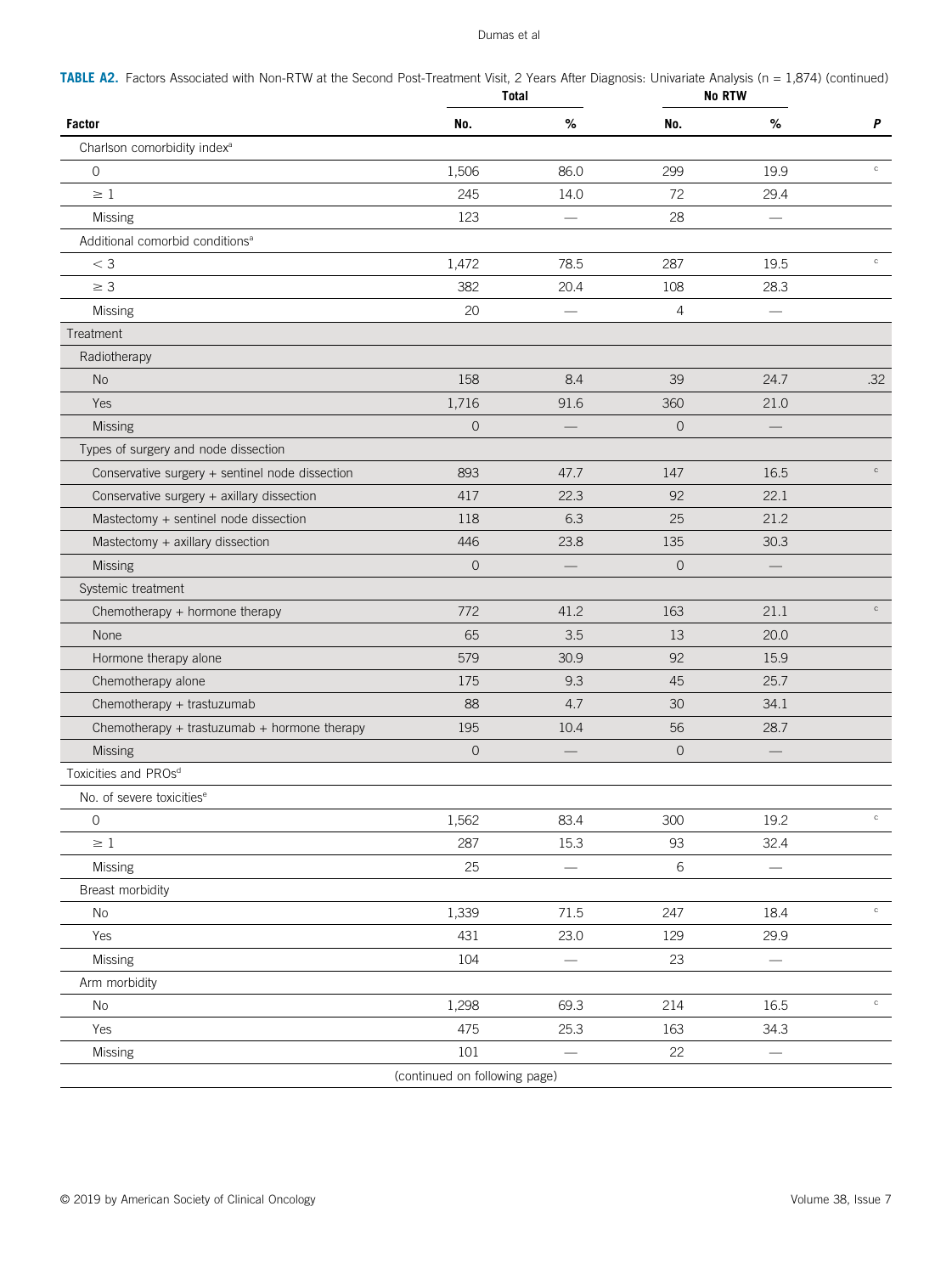# Impact of Breast Cancer Treatment on Employment

TABLE A2. Factors Associated with Non-RTW at the Second Post-Treatment Visit, 2 Years After Diagnosis: Univariate Analysis (n = 1,874) (continued)

|                                  | Total |                          | <b>No RTW</b> |                          |                  |
|----------------------------------|-------|--------------------------|---------------|--------------------------|------------------|
| Factor                           | No.   | %                        | No.           | %                        | $\boldsymbol{P}$ |
| Systemic therapy adverse effects |       |                          |               |                          |                  |
| <b>No</b>                        | 1,615 | 86.2                     | 308           | 19.1                     | $_{\rm c}$       |
| Yes                              | 158   | 8.4                      | 68            | 43.0                     |                  |
| Missing                          | 101   | $\equiv$                 | 23            | $\equiv$                 |                  |
| Severe physical fatigue          |       |                          |               |                          |                  |
| <b>No</b>                        | 1,373 | 73.3                     | 231           | 16.8                     | $_{\rm c}$       |
| Yes                              | 399   | 21.3                     | 146           | 36.6                     |                  |
| Missing                          | 102   | $\sim$                   | 22            | $\qquad \qquad \qquad$   |                  |
| Severe cognitive fatigue         |       |                          |               |                          |                  |
| <b>No</b>                        | 1,496 | 79.8                     | 277           | 18.5                     | $_{\rm c}$       |
| Yes                              | 275   | 14.7                     | 100           | 36.4                     |                  |
| Missing                          | 103   | $\overline{\phantom{0}}$ | 22            | $\qquad \qquad \qquad$   |                  |
| Severe emotional fatigue         |       |                          |               |                          |                  |
| <b>No</b>                        | 1,459 | 77.9                     | 252           | 17.3                     | $_{\rm c}$       |
| Yes                              | 309   | 16.5                     | 123           | 39.8                     |                  |
| Missing                          | 106   |                          | 24            |                          |                  |
| Anxiety                          |       |                          |               |                          |                  |
| None                             | 951   | 50.7                     | 136           | 14.3                     | $_{\rm c}$       |
| Possible case                    | 467   | 24.9                     | 127           | 27.2                     |                  |
| Probable case                    | 360   | 19.2                     | 115           | 31.9                     |                  |
| Missing                          | 96    | $\frac{1}{2}$            | 21            | $\overline{\phantom{0}}$ |                  |
| Depression                       |       |                          |               |                          |                  |
| None                             | 1,484 | 79.2                     | 266           | 17.9                     | $_{\rm c}$       |
| Possible case                    | 196   | 10.5                     | 59            | 30.1                     |                  |
| Probable case                    | 98    | 5.2                      | 53            | 54.1                     |                  |
| Missing                          | 96    | $\overline{\phantom{a}}$ | 21            | $\qquad \qquad$          |                  |

NOTE. France, CANTO cohort, 2018; not imputed data set.

Abbreviations: CTCAE, Common Toxicity Criteria Adverse Events; PRO, patient-reported outcome; RTW, return to work.

<sup>a</sup>Variables collected at diagnosis.

 $bP < .01$  by  $\chi^2$  test.

 $\degree P$  < .00 by  $\chi^2$  test.

<sup>d</sup>Variables collected at the first post-treatment visit (3-6 months after end of primary treatment).

<sup>e</sup>CTCAE grade ≥ 3 cardiovascular, gynecologic, rheumatological, GI, dermatological, pulmonary, or neurologic toxicity.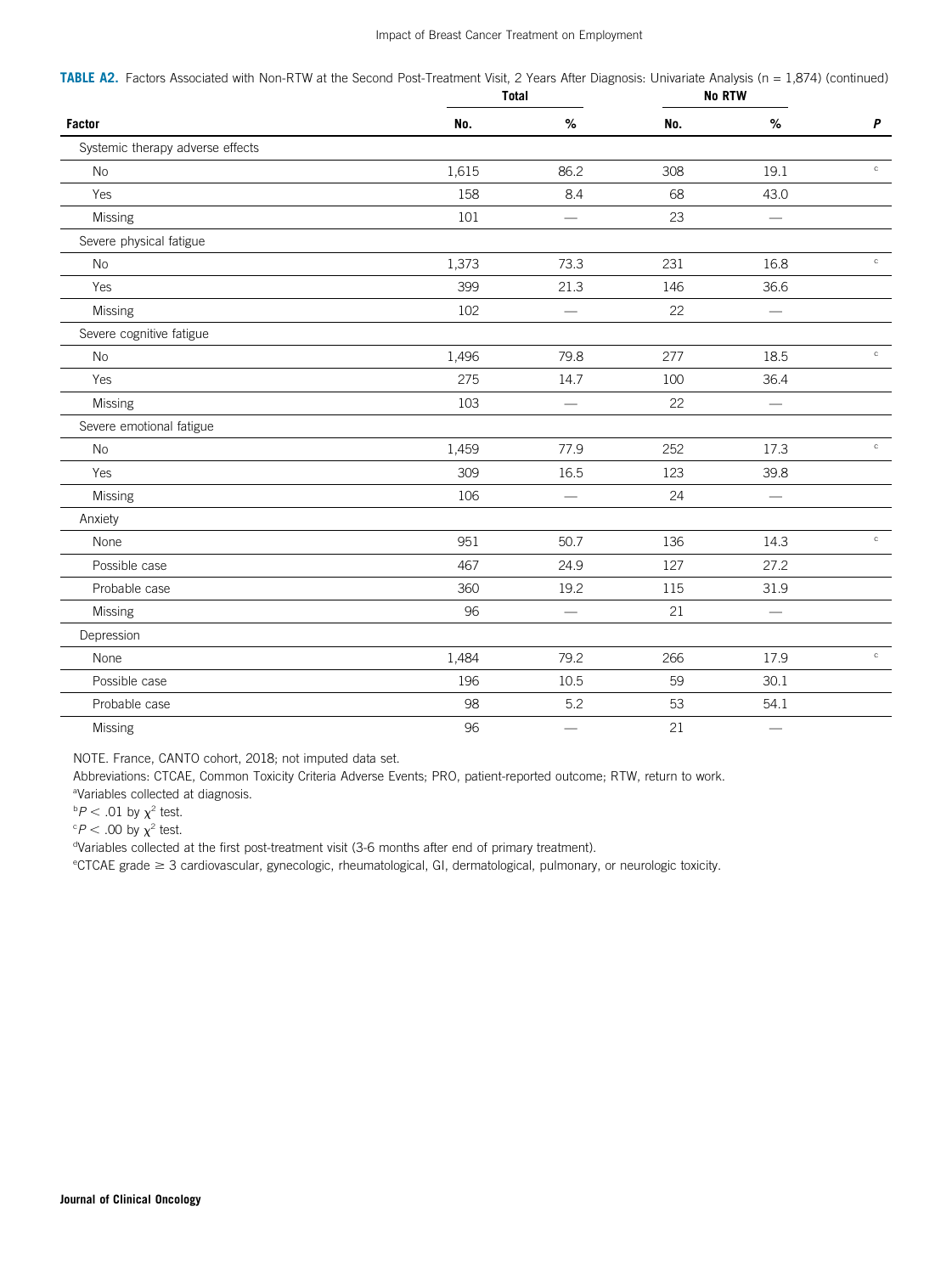<span id="page-16-0"></span>

| TABLE A3. Factors Associated with Non-RTW at the Second Post-Treatment Visit, 2 Years After Diagnosis: Multivariable Logistic Regressions |
|-------------------------------------------------------------------------------------------------------------------------------------------|
|-------------------------------------------------------------------------------------------------------------------------------------------|

|                                                     |                               |      | Model 1      |      | Model 2            |  |
|-----------------------------------------------------|-------------------------------|------|--------------|------|--------------------|--|
| <b>Factors</b>                                      | %                             | 0R   | 95% CI       | 0R   | 95% CI             |  |
| Socioeconomic covariates at diagnosis <sup>a</sup>  |                               |      |              |      |                    |  |
| Age, years                                          |                               |      |              |      |                    |  |
| 18-39                                               | 13.2                          | 1.00 |              | 1.00 |                    |  |
| 40-49                                               | 46.2                          | 1.03 | 0.70 to 1.50 | 1.00 | 0.67 to 1.49       |  |
| 50-56                                               | 40.6                          | 1.59 | 1.07 to 2.36 | 1.60 | 1.05 to 2.43       |  |
| Having a partner                                    |                               |      |              |      |                    |  |
| <b>No</b>                                           | 15.9                          | 1.00 |              | 1.00 |                    |  |
| Yes                                                 | 84.1                          | 1.15 | 0.80 to 1.67 | 1.17 | 0.79 to 1.74       |  |
| No. of children                                     |                               |      |              |      |                    |  |
| $\mathbf 0$                                         | 28.9                          | 1.00 |              | 1.00 |                    |  |
| $\mathbf{1}$                                        | 26.6                          | 0.94 | 0.68 to 1.31 | 0.88 | 0.63 to 1.24       |  |
| >1                                                  | 44.5                          | 0.91 | 0.66 to 1.24 | 0.88 | 0.63 to 1.22       |  |
| Occupational class                                  |                               |      |              |      |                    |  |
| Professionals and managers                          | 24.6                          | 1.00 |              | 1.00 |                    |  |
| Technicians and associate professionals             | 24.0                          | 1.00 | 0.68 to 1.47 | 0.95 | 0.64 to 1.42       |  |
| <b>Clerks</b>                                       | 39.4                          | 1.48 | 1.04 to 2.13 | 1.41 | 0.97 to 2.06       |  |
| Self-employed (farmers, craftsmen, and shopkeepers) | 5.3                           | 1.14 | 0.62 to 2.07 | 1.08 | 0.57 to 2.04       |  |
| Manual workers                                      | 6.7                           | 2.34 | 1.42 to 3.88 | 2.17 | 1.28 to 3.68       |  |
| Income of the household                             |                               |      |              |      |                    |  |
| > 4,000€ per month                                  | 32.9                          | 1.00 |              | 1.00 |                    |  |
| 2,000-4,000€ per month                              | 48.7                          | 1.36 | 0.99 to 1.86 | 1.26 | 0.91 to 1.75       |  |
| $<$ 2,000€ per month                                | 18.4                          | 1.94 | 1.27 to 2.96 | 1.65 | 1.06 to 2.59       |  |
| Working hours                                       |                               |      |              |      |                    |  |
| Full-time employment                                | 75.3                          | 1.00 |              | 1.00 |                    |  |
| Part-time employment                                | 24.7                          | 1.50 | 1.12 to 1.99 | 1.51 | 1.12 to 2.04       |  |
| Work-life imbalance                                 |                               |      |              |      |                    |  |
| Equal importance to personal and professional life  | 47.4                          | 1.00 |              | 1.00 |                    |  |
| Personal life is more important                     | 39.8                          | 1.28 | 0.99 to 1.65 | 1.29 | 0.99 to 1.69       |  |
| Professional life is more important                 | 9.9                           | 1.14 | 0.75 to 1.74 | 1.07 | 0.68 to 1.66       |  |
| Clinical covariates                                 |                               |      |              |      |                    |  |
| Stage                                               |                               |      |              |      |                    |  |
| Stage I                                             | 44.8                          | 1.00 |              | 1.00 |                    |  |
| Stage II                                            | 44.0                          | 1.29 | 0.94 to 1.77 | 1.41 | 1.01 to 1.97       |  |
| Stage III                                           | 11.3                          | 1.87 | 1.18 to 2.97 | 2.00 | 1.23 to 3.25       |  |
| Charlson comorbidity index <sup>a</sup>             |                               |      |              |      |                    |  |
| $\mathsf{O}\xspace$                                 | 85.9                          | 1.00 |              | 1.00 |                    |  |
| $\geq 1$                                            | 14.1                          | 1.55 | 1.12 to 2.14 | 1.52 | 1.08 to 2.14       |  |
| Additional comorbid conditions <sup>a</sup>         |                               |      |              |      |                    |  |
| $<$ 3                                               | 79.4                          | 1.00 |              | 1.00 |                    |  |
| $\geq 3$                                            | 20.6                          | 1.62 | 1.23 to 2.14 | 1.38 | $1.02$ to $1.86\,$ |  |
|                                                     | (continued on following page) |      |              |      |                    |  |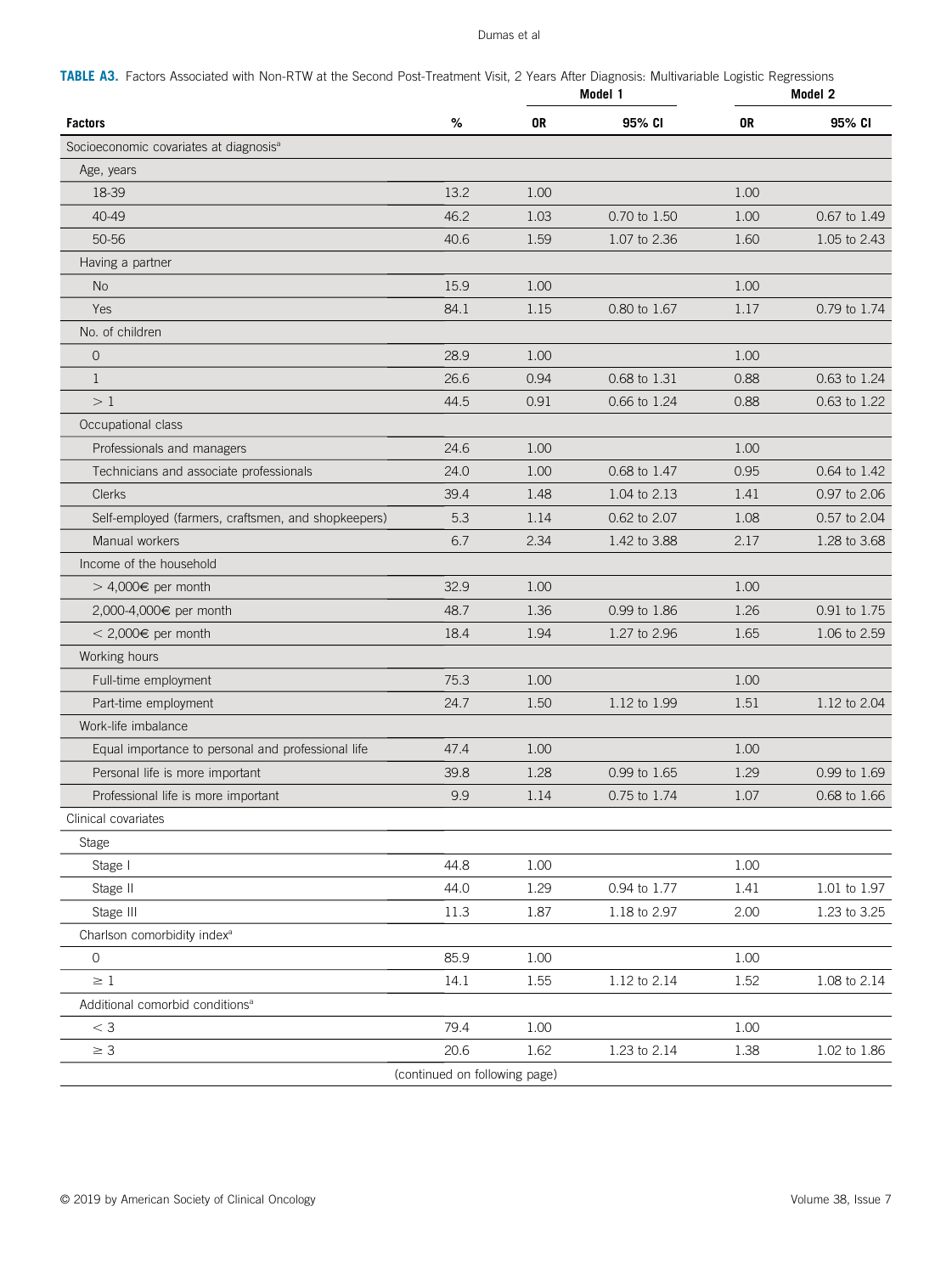TABLE A3. Factors Associated with Non-RTW at the Second Post-Treatment Visit, 2 Years After Diagnosis: Multivariable Logistic Regressions (continued)

| %<br>0R<br>95% CI<br>0R<br>95% CI<br><b>Factors</b><br>Treatment<br>Radiotherapy<br>8.4<br>1.00<br>1.00<br><b>No</b><br>Yes<br>91.6<br>0.79<br>0.77<br>0.47 to 1.26<br>0.49 to 1.26<br>Combinations of local treatments<br>1.00<br>47.7<br>1.00<br>Conservative surgery + sentinel node dissection<br>Conservative surgery + axillary dissection<br>22.2<br>0.78 to 1.62<br>1.05<br>0.72 to 1.55<br>1.13<br>Mastectomy + sentinel node dissection<br>6.3<br>1.14<br>0.64 to 2.03<br>1.15<br>0.63 to 2.11<br>Mastectomy + axillary dissection<br>23.8<br>1.70<br>1.18 to 2.46<br>1.64<br>1.11 to 2.41<br>Trastuzumab<br>1.00<br><b>No</b><br>84.9<br>1.00<br>Yes<br>15.1<br>1.56<br>1.53<br>1.10 to 2.15<br>1.13 to 2.14<br>Hormone therapy<br>17.5<br>1.00<br><b>No</b><br>1.00<br>Yes<br>0.72<br>82.5<br>0.69<br>0.51 to 0.93<br>0.52 to 0.99<br>Type of chemotherapy<br>34.4<br>1.00<br>1.00<br>No chemotherapy<br>Anthracycline-taxane based<br>61.3<br>1.06<br>0.76 to 1.49<br>0.98<br>0.69 to 1.41<br>0.65 to 2.16<br>0.56 to 1.96<br>Other type of regimen<br>4.3<br>1.19<br>1.05<br>Toxicities and PROs <sup>b</sup><br>$\geq$ 1 CTCAE severe physical toxicity <sup>c</sup><br>84.5<br>1.00<br><b>No</b><br>$\equiv$<br>15.5<br>1.59<br>1.16 to 2.18<br>At least one<br>Severe breast morbidity<br>75.3<br>1.00<br><b>No</b><br>Yes<br>24.7<br>0.97<br>0.70 to 1.33<br>Severe arm morbidity<br><b>No</b><br>73.0<br>1.00<br>Yes<br>27.0<br>1.59<br>1.19 to 2.13<br>Severe systemic therapy adverse effects<br>90.9<br>1.00<br>No<br>9.1<br>1.43<br>Yes<br>0.96 to 2.15<br>Severe physical fatigue<br>1.00<br>77.2<br>No<br>1.31<br>Yes<br>22.8<br>0.94 to 1.83<br>Severe cognitive fatigue<br>84.3<br>1.00<br>No<br>15.7<br>1.03<br>0.71 to 1.49<br>Yes<br>Severe emotional fatigue<br>82.2<br>1.00<br>No<br>17.8<br>0.99 to 2.13<br>1.45<br>Yes<br>(continued on following page) |  | Model 1 | Model 2 |  |  |
|-------------------------------------------------------------------------------------------------------------------------------------------------------------------------------------------------------------------------------------------------------------------------------------------------------------------------------------------------------------------------------------------------------------------------------------------------------------------------------------------------------------------------------------------------------------------------------------------------------------------------------------------------------------------------------------------------------------------------------------------------------------------------------------------------------------------------------------------------------------------------------------------------------------------------------------------------------------------------------------------------------------------------------------------------------------------------------------------------------------------------------------------------------------------------------------------------------------------------------------------------------------------------------------------------------------------------------------------------------------------------------------------------------------------------------------------------------------------------------------------------------------------------------------------------------------------------------------------------------------------------------------------------------------------------------------------------------------------------------------------------------------------------------------------------------------------------------------------------------------------------------------------|--|---------|---------|--|--|
|                                                                                                                                                                                                                                                                                                                                                                                                                                                                                                                                                                                                                                                                                                                                                                                                                                                                                                                                                                                                                                                                                                                                                                                                                                                                                                                                                                                                                                                                                                                                                                                                                                                                                                                                                                                                                                                                                           |  |         |         |  |  |
|                                                                                                                                                                                                                                                                                                                                                                                                                                                                                                                                                                                                                                                                                                                                                                                                                                                                                                                                                                                                                                                                                                                                                                                                                                                                                                                                                                                                                                                                                                                                                                                                                                                                                                                                                                                                                                                                                           |  |         |         |  |  |
|                                                                                                                                                                                                                                                                                                                                                                                                                                                                                                                                                                                                                                                                                                                                                                                                                                                                                                                                                                                                                                                                                                                                                                                                                                                                                                                                                                                                                                                                                                                                                                                                                                                                                                                                                                                                                                                                                           |  |         |         |  |  |
|                                                                                                                                                                                                                                                                                                                                                                                                                                                                                                                                                                                                                                                                                                                                                                                                                                                                                                                                                                                                                                                                                                                                                                                                                                                                                                                                                                                                                                                                                                                                                                                                                                                                                                                                                                                                                                                                                           |  |         |         |  |  |
|                                                                                                                                                                                                                                                                                                                                                                                                                                                                                                                                                                                                                                                                                                                                                                                                                                                                                                                                                                                                                                                                                                                                                                                                                                                                                                                                                                                                                                                                                                                                                                                                                                                                                                                                                                                                                                                                                           |  |         |         |  |  |
|                                                                                                                                                                                                                                                                                                                                                                                                                                                                                                                                                                                                                                                                                                                                                                                                                                                                                                                                                                                                                                                                                                                                                                                                                                                                                                                                                                                                                                                                                                                                                                                                                                                                                                                                                                                                                                                                                           |  |         |         |  |  |
|                                                                                                                                                                                                                                                                                                                                                                                                                                                                                                                                                                                                                                                                                                                                                                                                                                                                                                                                                                                                                                                                                                                                                                                                                                                                                                                                                                                                                                                                                                                                                                                                                                                                                                                                                                                                                                                                                           |  |         |         |  |  |
|                                                                                                                                                                                                                                                                                                                                                                                                                                                                                                                                                                                                                                                                                                                                                                                                                                                                                                                                                                                                                                                                                                                                                                                                                                                                                                                                                                                                                                                                                                                                                                                                                                                                                                                                                                                                                                                                                           |  |         |         |  |  |
|                                                                                                                                                                                                                                                                                                                                                                                                                                                                                                                                                                                                                                                                                                                                                                                                                                                                                                                                                                                                                                                                                                                                                                                                                                                                                                                                                                                                                                                                                                                                                                                                                                                                                                                                                                                                                                                                                           |  |         |         |  |  |
|                                                                                                                                                                                                                                                                                                                                                                                                                                                                                                                                                                                                                                                                                                                                                                                                                                                                                                                                                                                                                                                                                                                                                                                                                                                                                                                                                                                                                                                                                                                                                                                                                                                                                                                                                                                                                                                                                           |  |         |         |  |  |
|                                                                                                                                                                                                                                                                                                                                                                                                                                                                                                                                                                                                                                                                                                                                                                                                                                                                                                                                                                                                                                                                                                                                                                                                                                                                                                                                                                                                                                                                                                                                                                                                                                                                                                                                                                                                                                                                                           |  |         |         |  |  |
|                                                                                                                                                                                                                                                                                                                                                                                                                                                                                                                                                                                                                                                                                                                                                                                                                                                                                                                                                                                                                                                                                                                                                                                                                                                                                                                                                                                                                                                                                                                                                                                                                                                                                                                                                                                                                                                                                           |  |         |         |  |  |
|                                                                                                                                                                                                                                                                                                                                                                                                                                                                                                                                                                                                                                                                                                                                                                                                                                                                                                                                                                                                                                                                                                                                                                                                                                                                                                                                                                                                                                                                                                                                                                                                                                                                                                                                                                                                                                                                                           |  |         |         |  |  |
|                                                                                                                                                                                                                                                                                                                                                                                                                                                                                                                                                                                                                                                                                                                                                                                                                                                                                                                                                                                                                                                                                                                                                                                                                                                                                                                                                                                                                                                                                                                                                                                                                                                                                                                                                                                                                                                                                           |  |         |         |  |  |
|                                                                                                                                                                                                                                                                                                                                                                                                                                                                                                                                                                                                                                                                                                                                                                                                                                                                                                                                                                                                                                                                                                                                                                                                                                                                                                                                                                                                                                                                                                                                                                                                                                                                                                                                                                                                                                                                                           |  |         |         |  |  |
|                                                                                                                                                                                                                                                                                                                                                                                                                                                                                                                                                                                                                                                                                                                                                                                                                                                                                                                                                                                                                                                                                                                                                                                                                                                                                                                                                                                                                                                                                                                                                                                                                                                                                                                                                                                                                                                                                           |  |         |         |  |  |
|                                                                                                                                                                                                                                                                                                                                                                                                                                                                                                                                                                                                                                                                                                                                                                                                                                                                                                                                                                                                                                                                                                                                                                                                                                                                                                                                                                                                                                                                                                                                                                                                                                                                                                                                                                                                                                                                                           |  |         |         |  |  |
|                                                                                                                                                                                                                                                                                                                                                                                                                                                                                                                                                                                                                                                                                                                                                                                                                                                                                                                                                                                                                                                                                                                                                                                                                                                                                                                                                                                                                                                                                                                                                                                                                                                                                                                                                                                                                                                                                           |  |         |         |  |  |
|                                                                                                                                                                                                                                                                                                                                                                                                                                                                                                                                                                                                                                                                                                                                                                                                                                                                                                                                                                                                                                                                                                                                                                                                                                                                                                                                                                                                                                                                                                                                                                                                                                                                                                                                                                                                                                                                                           |  |         |         |  |  |
|                                                                                                                                                                                                                                                                                                                                                                                                                                                                                                                                                                                                                                                                                                                                                                                                                                                                                                                                                                                                                                                                                                                                                                                                                                                                                                                                                                                                                                                                                                                                                                                                                                                                                                                                                                                                                                                                                           |  |         |         |  |  |
|                                                                                                                                                                                                                                                                                                                                                                                                                                                                                                                                                                                                                                                                                                                                                                                                                                                                                                                                                                                                                                                                                                                                                                                                                                                                                                                                                                                                                                                                                                                                                                                                                                                                                                                                                                                                                                                                                           |  |         |         |  |  |
|                                                                                                                                                                                                                                                                                                                                                                                                                                                                                                                                                                                                                                                                                                                                                                                                                                                                                                                                                                                                                                                                                                                                                                                                                                                                                                                                                                                                                                                                                                                                                                                                                                                                                                                                                                                                                                                                                           |  |         |         |  |  |
|                                                                                                                                                                                                                                                                                                                                                                                                                                                                                                                                                                                                                                                                                                                                                                                                                                                                                                                                                                                                                                                                                                                                                                                                                                                                                                                                                                                                                                                                                                                                                                                                                                                                                                                                                                                                                                                                                           |  |         |         |  |  |
|                                                                                                                                                                                                                                                                                                                                                                                                                                                                                                                                                                                                                                                                                                                                                                                                                                                                                                                                                                                                                                                                                                                                                                                                                                                                                                                                                                                                                                                                                                                                                                                                                                                                                                                                                                                                                                                                                           |  |         |         |  |  |
|                                                                                                                                                                                                                                                                                                                                                                                                                                                                                                                                                                                                                                                                                                                                                                                                                                                                                                                                                                                                                                                                                                                                                                                                                                                                                                                                                                                                                                                                                                                                                                                                                                                                                                                                                                                                                                                                                           |  |         |         |  |  |
|                                                                                                                                                                                                                                                                                                                                                                                                                                                                                                                                                                                                                                                                                                                                                                                                                                                                                                                                                                                                                                                                                                                                                                                                                                                                                                                                                                                                                                                                                                                                                                                                                                                                                                                                                                                                                                                                                           |  |         |         |  |  |
|                                                                                                                                                                                                                                                                                                                                                                                                                                                                                                                                                                                                                                                                                                                                                                                                                                                                                                                                                                                                                                                                                                                                                                                                                                                                                                                                                                                                                                                                                                                                                                                                                                                                                                                                                                                                                                                                                           |  |         |         |  |  |
|                                                                                                                                                                                                                                                                                                                                                                                                                                                                                                                                                                                                                                                                                                                                                                                                                                                                                                                                                                                                                                                                                                                                                                                                                                                                                                                                                                                                                                                                                                                                                                                                                                                                                                                                                                                                                                                                                           |  |         |         |  |  |
|                                                                                                                                                                                                                                                                                                                                                                                                                                                                                                                                                                                                                                                                                                                                                                                                                                                                                                                                                                                                                                                                                                                                                                                                                                                                                                                                                                                                                                                                                                                                                                                                                                                                                                                                                                                                                                                                                           |  |         |         |  |  |
|                                                                                                                                                                                                                                                                                                                                                                                                                                                                                                                                                                                                                                                                                                                                                                                                                                                                                                                                                                                                                                                                                                                                                                                                                                                                                                                                                                                                                                                                                                                                                                                                                                                                                                                                                                                                                                                                                           |  |         |         |  |  |
|                                                                                                                                                                                                                                                                                                                                                                                                                                                                                                                                                                                                                                                                                                                                                                                                                                                                                                                                                                                                                                                                                                                                                                                                                                                                                                                                                                                                                                                                                                                                                                                                                                                                                                                                                                                                                                                                                           |  |         |         |  |  |
|                                                                                                                                                                                                                                                                                                                                                                                                                                                                                                                                                                                                                                                                                                                                                                                                                                                                                                                                                                                                                                                                                                                                                                                                                                                                                                                                                                                                                                                                                                                                                                                                                                                                                                                                                                                                                                                                                           |  |         |         |  |  |
|                                                                                                                                                                                                                                                                                                                                                                                                                                                                                                                                                                                                                                                                                                                                                                                                                                                                                                                                                                                                                                                                                                                                                                                                                                                                                                                                                                                                                                                                                                                                                                                                                                                                                                                                                                                                                                                                                           |  |         |         |  |  |
|                                                                                                                                                                                                                                                                                                                                                                                                                                                                                                                                                                                                                                                                                                                                                                                                                                                                                                                                                                                                                                                                                                                                                                                                                                                                                                                                                                                                                                                                                                                                                                                                                                                                                                                                                                                                                                                                                           |  |         |         |  |  |
|                                                                                                                                                                                                                                                                                                                                                                                                                                                                                                                                                                                                                                                                                                                                                                                                                                                                                                                                                                                                                                                                                                                                                                                                                                                                                                                                                                                                                                                                                                                                                                                                                                                                                                                                                                                                                                                                                           |  |         |         |  |  |
|                                                                                                                                                                                                                                                                                                                                                                                                                                                                                                                                                                                                                                                                                                                                                                                                                                                                                                                                                                                                                                                                                                                                                                                                                                                                                                                                                                                                                                                                                                                                                                                                                                                                                                                                                                                                                                                                                           |  |         |         |  |  |
|                                                                                                                                                                                                                                                                                                                                                                                                                                                                                                                                                                                                                                                                                                                                                                                                                                                                                                                                                                                                                                                                                                                                                                                                                                                                                                                                                                                                                                                                                                                                                                                                                                                                                                                                                                                                                                                                                           |  |         |         |  |  |
|                                                                                                                                                                                                                                                                                                                                                                                                                                                                                                                                                                                                                                                                                                                                                                                                                                                                                                                                                                                                                                                                                                                                                                                                                                                                                                                                                                                                                                                                                                                                                                                                                                                                                                                                                                                                                                                                                           |  |         |         |  |  |
|                                                                                                                                                                                                                                                                                                                                                                                                                                                                                                                                                                                                                                                                                                                                                                                                                                                                                                                                                                                                                                                                                                                                                                                                                                                                                                                                                                                                                                                                                                                                                                                                                                                                                                                                                                                                                                                                                           |  |         |         |  |  |
|                                                                                                                                                                                                                                                                                                                                                                                                                                                                                                                                                                                                                                                                                                                                                                                                                                                                                                                                                                                                                                                                                                                                                                                                                                                                                                                                                                                                                                                                                                                                                                                                                                                                                                                                                                                                                                                                                           |  |         |         |  |  |
|                                                                                                                                                                                                                                                                                                                                                                                                                                                                                                                                                                                                                                                                                                                                                                                                                                                                                                                                                                                                                                                                                                                                                                                                                                                                                                                                                                                                                                                                                                                                                                                                                                                                                                                                                                                                                                                                                           |  |         |         |  |  |
|                                                                                                                                                                                                                                                                                                                                                                                                                                                                                                                                                                                                                                                                                                                                                                                                                                                                                                                                                                                                                                                                                                                                                                                                                                                                                                                                                                                                                                                                                                                                                                                                                                                                                                                                                                                                                                                                                           |  |         |         |  |  |
|                                                                                                                                                                                                                                                                                                                                                                                                                                                                                                                                                                                                                                                                                                                                                                                                                                                                                                                                                                                                                                                                                                                                                                                                                                                                                                                                                                                                                                                                                                                                                                                                                                                                                                                                                                                                                                                                                           |  |         |         |  |  |